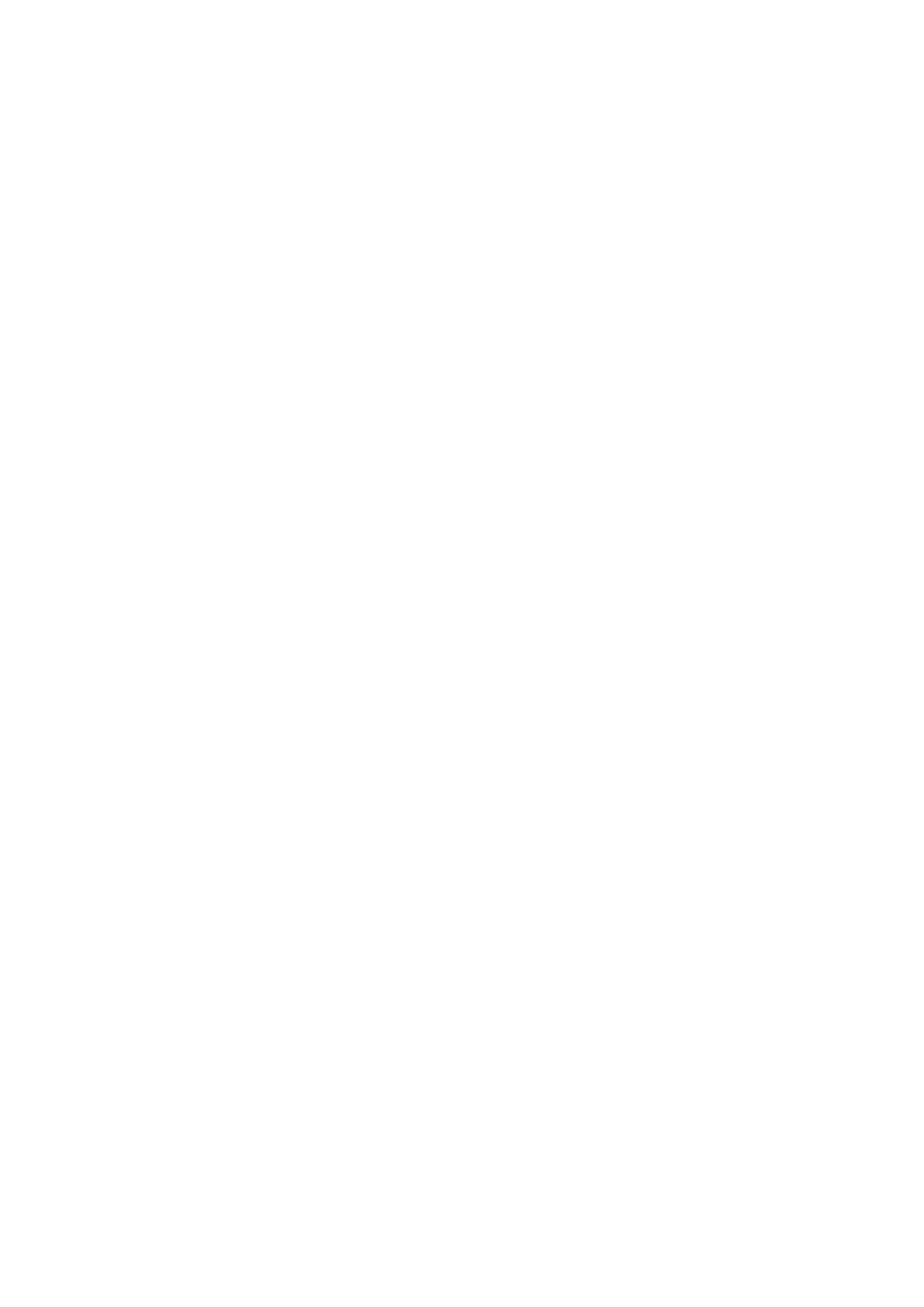## **EUROPEAN UNIVERSITY INSTITUTE, FLORENCE ROBERT SCHUMAN CENTRE FOR ADVANCED STUDIES**

**The Politics of the New Welfare States in Western Europe** 

**GIULIANO BONOLI AND DAVID NATALI**

EUI Working Paper **RSCAS** 2011/17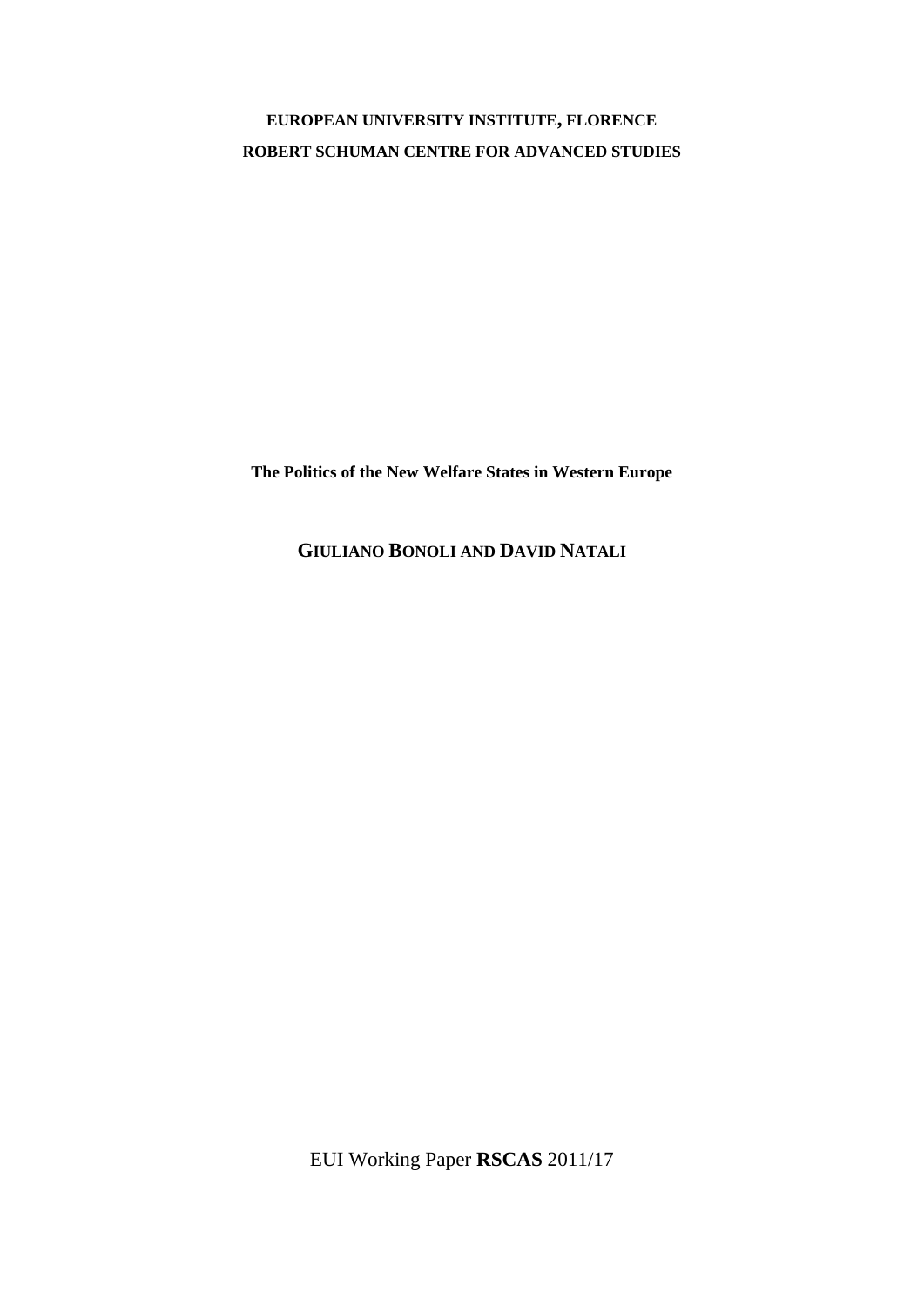This text may be downloaded only for personal research purposes. Additional reproduction for other purposes, whether in hard copies or electronically, requires the consent of the author(s), editor(s). If cited or quoted, reference should be made to the full name of the author(s), editor(s), the title, the working paper, or other series, the year and the publisher.

ISSN 1028-3625

© 2011 Giuliano Bonoli and David Natali

Printed in Italy, March 2011 European University Institute Badia Fiesolana I – 50014 San Domenico di Fiesole (FI) Italy [www.eui.eu/RSCAS/Publications/](http://www.eui.eu/RSCAS/Publications/)  [www.eui.eu](http://www.eui.eu)  cadmus.eui.eu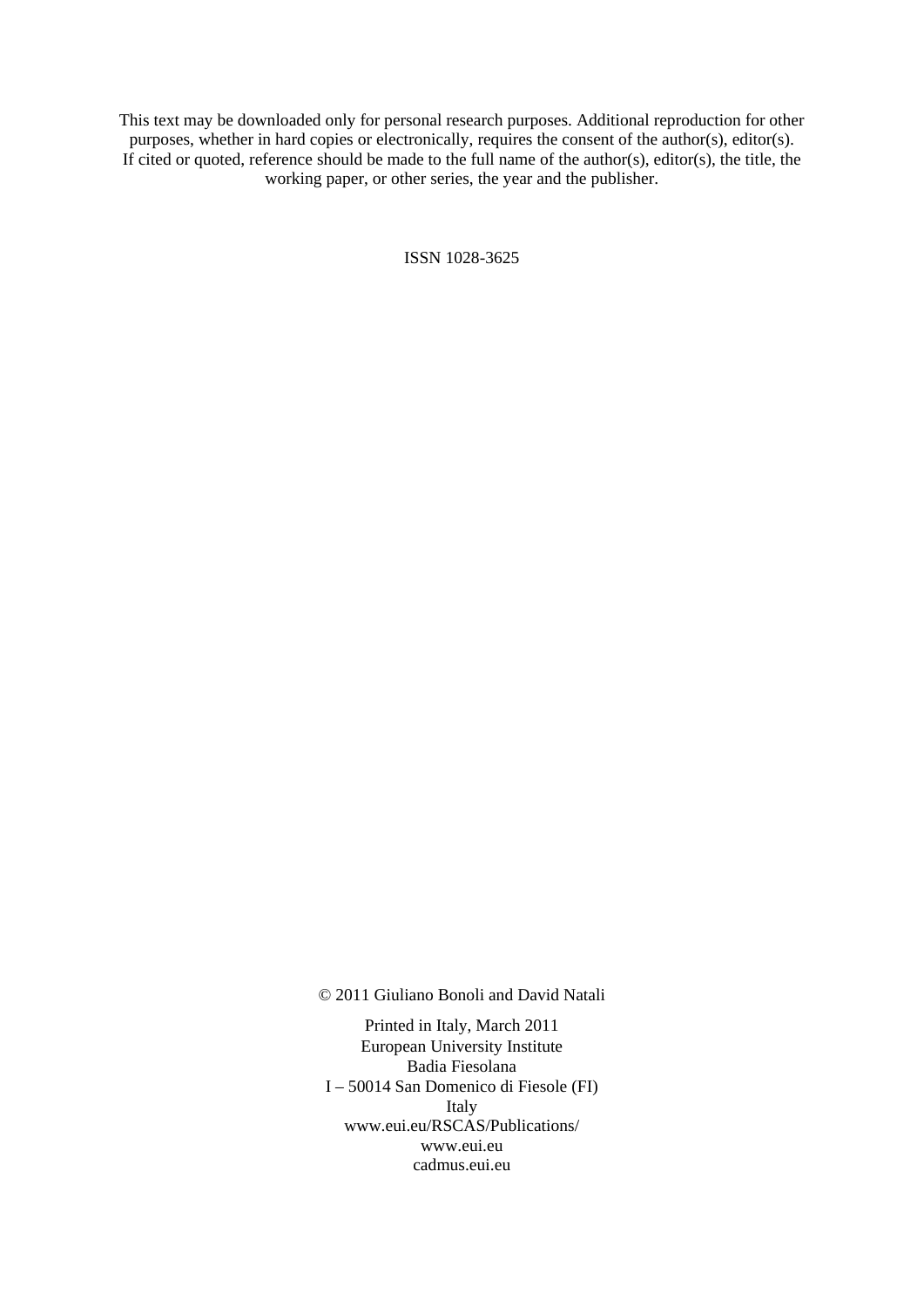## **Robert Schuman Centre for Advanced Studies**

The Robert Schuman Centre for Advanced Studies (RSCAS), created in 1992 and directed by Stefano Bartolini since September 2006, aims to develop inter-disciplinary and comparative research and to promote work on the major issues facing the process of integration and European society.

The Centre is home to a large post-doctoral programme and hosts major research programmes and projects, and a range of working groups and ad hoc initiatives. The research agenda is organised around a set of core themes and is continuously evolving, reflecting the changing agenda of European integration and the expanding membership of the European Union.

Details of the research of the Centre can be found on: <http://www.eui.eu/RSCAS/Research/>

Research publications take the form of Working Papers, Policy Papers, Distinguished Lectures and books. Most of these are also available on the RSCAS website: <http://www.eui.eu/RSCAS/Publications/> The EUI and the RSCAS are not responsible for the opinion expressed by the author(s).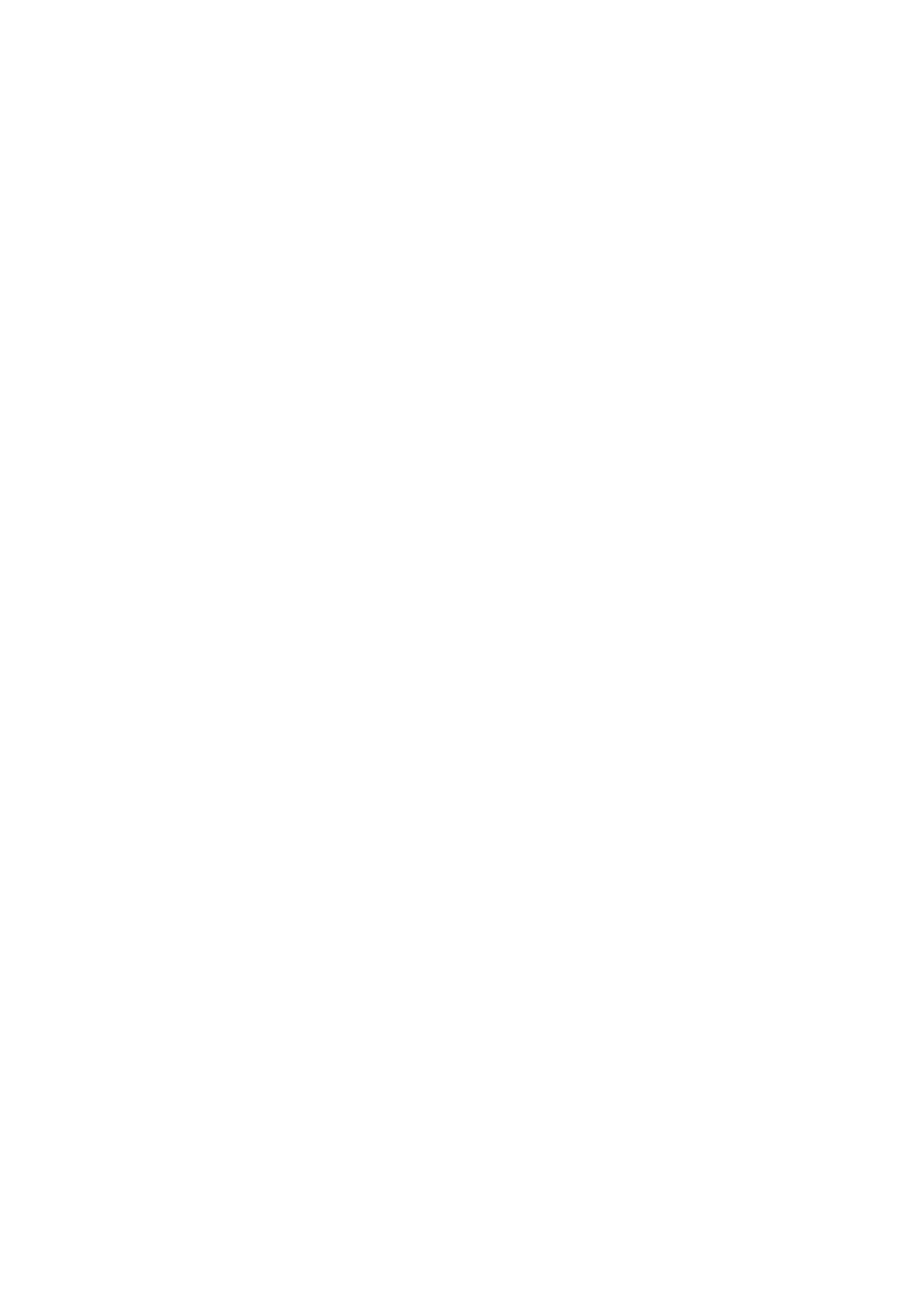## **Abstract**

The present paper has a twofold objective. First we discuss different possible interpretations of recent current social policy change. Western European welfare states have been characterised by (functional and normative) innovation towards cost-containment, activation, social investment, and the flexicurity model. While the effect of recent waves of reforms is still debated, norms and cognitive elements of welfare policy have clearly changed. Second, on the basis of existing scholarship, we try to develop an explanation of the observed pattern of change with specific reference to the politics of 'blame avoidance' and 'credit claiming'. The recent reform process has seen the emergence of a complex set of strategies policymakers have implemented to improve social and political consensus for innovation. The latter has consisted in the transformation of the social and employment policies inherited from the past. Third we shed light on some key aspects of the reforms' output and outcome, with a brief summary of the main issues in need for further research. Reforms have been consistent with the 'contingent' convergence of national welfare states through a sequence of transformative innovations, with evident distributional effects.

## **Keywords**

Welfare state change, blame avoidance, credit claiming, activation, social investment, flexicurity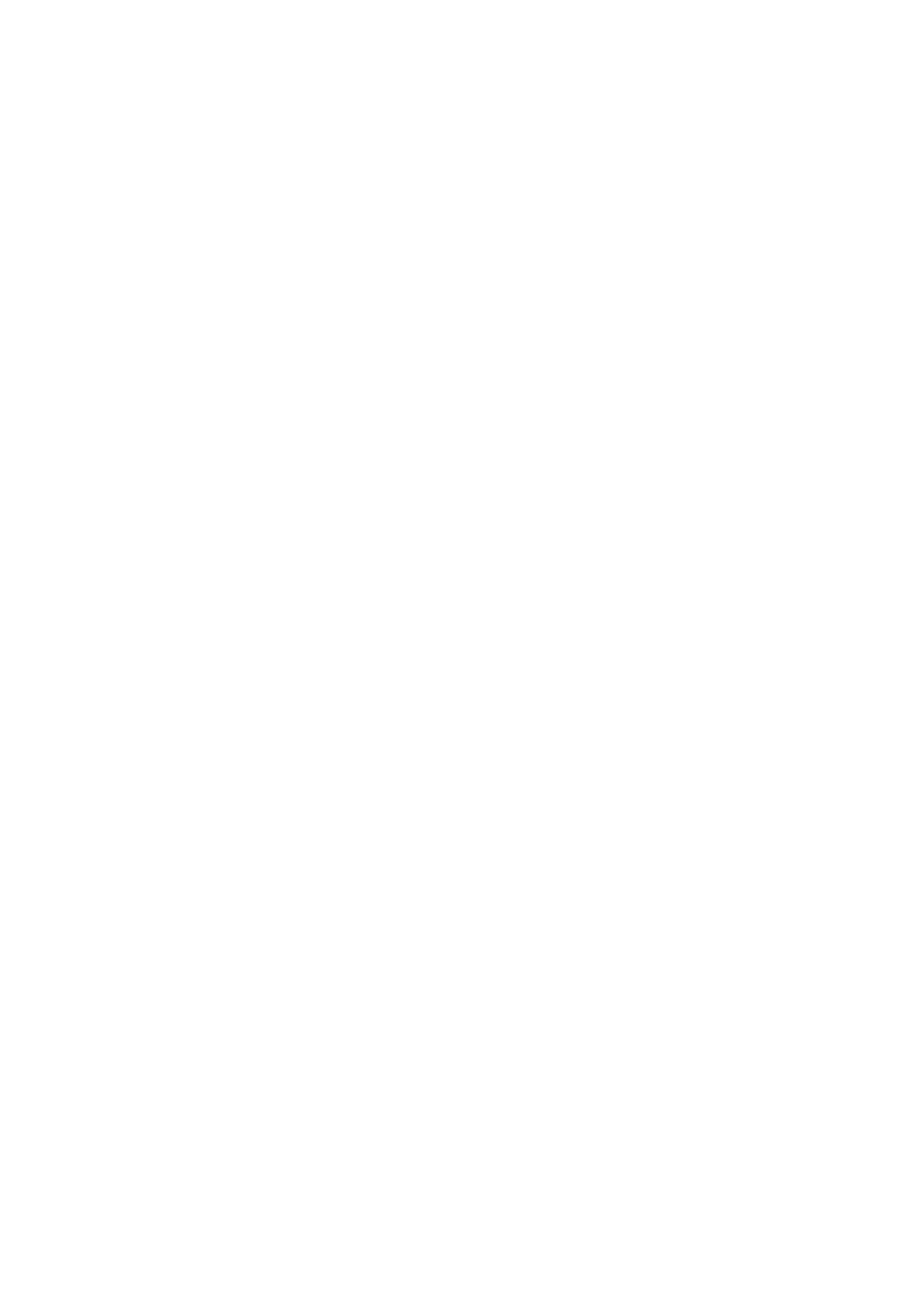## **1. Introduction**

Social policy in OECD countries has taken an unexpected turn in the late 1990s/early 2000s. While in the previous two decades the key direction of welfare restructuring was retrenchment and cost containment, more recent reforms, at least up to the 2008 financial crisis, have favoured a new, more active, role for social policy. For most social policies, this shift has meant the adoption of a new function. In addition to the traditional income protection function, social programmes are increasingly expected to promote labour market participation, through a great variety of means. Of course, the income protection function of welfare states still plays a very important (and controversial) role, which is increasingly obscured by the very strong emphasis on employment promotion and investment in human capital.

The fact that this reorientation of social policies amounts to a fundamental shift in the very nature of western welfare states is suggested by the flourishing of labels and terms that are supposed to describe the result of the process. These include: the "active welfare state", "social investment", "flexicurity", or the "Third Way"**.** These notions are widely used in current debates. They focus on different aspects, and convey a view, mostly positive, of the emerging welfare settlement. Here we prefer a more encompassing and neutral formulation: the new welfare state.

Against this background, the objective of this paper is twofold. First we discuss different possible interpretations of recent current social policy change, along the lines suggested above. Western European welfare states have been characterised by (functional and normative) innovation towards cost-containment, activation, social investment, and the flexicurity model. While the effects of recent waves of reforms is still debated, norms and cognitive elements of welfare policy have clearly changed. Second, on the basis of existing scholarship, we try to develop an explanation of the observed pattern of change with specific reference to the politics of 'blame avoidance' and 'credit claiming'. The recent reform process has seen the emergence of a complex set of strategies policymakers have implemented to improve social and political consensus for innovation. The latter has consisted in the transformation of the social and employment policies inherited from the past. Third we shed light on some key aspects of the reform's output and outcome, with a brief summary of the main issues in need for further research. Reforms have been consistent with the 'contingent' convergence of national welfare states through a sequence of transformative innovations.

## **2. Assessing Welfare State Change**

Already at the end of the 1990s it was clear that retrenchment was not the only dimension of welfare state change. Back then, Paul Pierson identified three such dimension. The first one, cost-containment, reflects actual retrenchment but also measures geared toward limiting future rise in spending. The second dimension of change, re-commodification, made reference to reforms that "restrict the alternatives to participation in the labour market, either by tightening eligibility or cutting benefits" (2001: 422). Third, Pierson spoke of recalibration, which was seen as a movement towards adapting welfare states to changed socio-economic circumstances. Recalibration was of two sorts, either "rationalisation", i.e. getting rid of inefficiencies that had developed over the years, or updating, i.e. responding to new needs and demands (*ibidem*).

The three-dimension framework put forward by Pierson to analyse social policy change has proven extremely useful, and, after years, remains capable to capture most of the changes that we have witnessed in recent social policy making. But after a decade of sustained social policy change, we can update the framework on the basis of the trends observed throughout Europe. In the following the reference is to retrenchment and three different policy concepts that put in evidence the way recalibration has been framed and implemented: activation, social investment and flexicurity.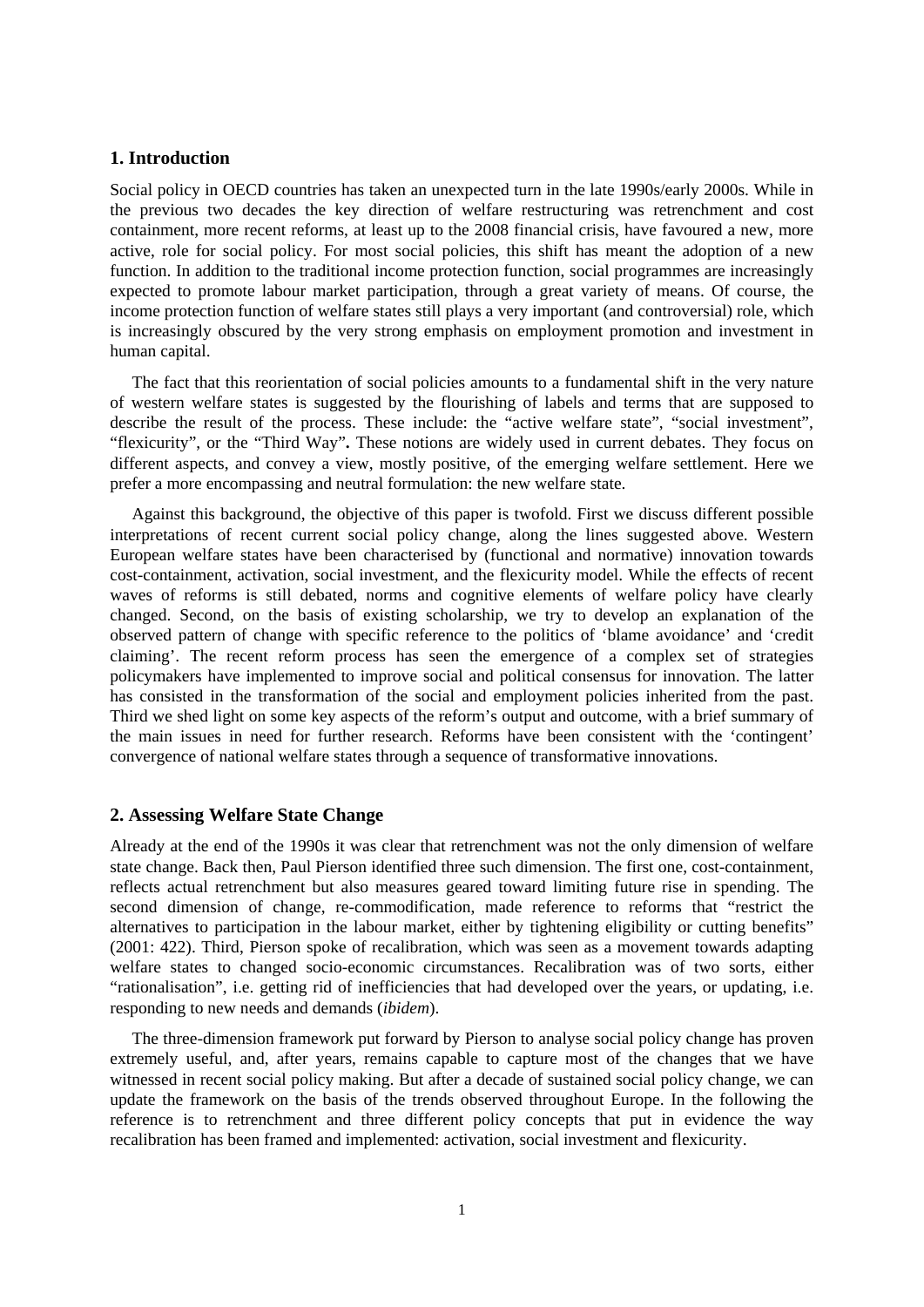### *2.1 Continued retrenchment*

Retrenchment and cost-containment have been important themes of social policy making throughout the 2000s. Efforts at containing and reducing social expenditure have concerned above all the Bismarckian welfare states of Continental Europe. Old age pensions, as the biggest spending programme, have been mostly affected. Most continental European countries had adopted retrenchment-oriented pension reforms earlier on (in most countries since the early 1990s), but the cuts adopted were generally regarded as insufficient to guarantee the long term sustainability of these generous schemes. As a result, throughout the 2000s we see the continuation of the trend set in motion in the previous decade.

Retrenchment oriented pension reforms are adopted in most Continental European countries. A few examples may help illustrate a more general pattern. Germany, has introduced a link between benefit levels and the ratio of beneficiaries to contributors (through the so called sustainability factor) in 2004. The result is a reduction in the replacement ratio of public pensions that follows the process of population ageing. Later, in 2007, it increased retirement age by two years to 67, with a long phasing in period and some exceptions. France, in 2003 adopted a longer contribution period to obtain a full pension. Italy, finally, continued the movement towards phasing out generous provision for early retirement. These reforms have tended to have relatively long phasing in periods, which arguably made them politically more acceptable (Bonoli and Palier 2008).

These reforms, which over the years will impact quite dramatically on the replacement rates of public pensions, have generally been accompanied by what Palier has termed "structural reforms". These have concerned different aspects of the institutional set up of pension schemes. First countries have reduced the incidence of social contribution relative to taxation in the financing of such schemes. Often, this has resulted from shift to tax financing of the more redistributive elements of public pensions, making them more akin to actuarially fair insurance mechanisms. Second, reforms have introduced measures aimed at promoting the development of supplementary funded provision, with the explicit goal to move towards a multipillar pension system structure (Palier 2010). The development of supplementary funded provision remains nonetheless patchy, which suggests that retirement will be characterised by bigger inequalities once the cuts introduced during the various waves of reform will begin to bite.

Retrenchment and cost containment have been applied to other policy areas as well, such as unemployment compensation. Germany, with the Hartz IV reform of unemployment policy, has cut unemployment benefit for large numbers of long term jobless people, who have seen their earningsrelated benefit being downgraded to the equivalent of social assistance. Cost containment measures have been adopted also in other continental European countries (Clegg 2008). Of course, retrenchment in the field of unemployment protection can be also interpreted in terms of recommodification, as lower benefits will put extra pressure on recipients to accept the jobs that are on offer.

Retrenchment was not of a dominant theme in policy making both in the Nordic countries and in Liberal welfare states. In the former, a good macro-economic performance since the mid-1990s has meant that retrenchment was unnecessary (Kangas and Palme 2009) In the UK, the financial sustainability of social policies had been addressed during the previous decades, and policy was geared more towards addressing uncovered social needs and alleviating poverty for example in the field of pensions, with the restoration of the link between the basic state pension and wages, and the strong emphasis on fighting child poverty (Clasen 2005; McKay and Rowlingson 2008).

Retrenchment initiatives have often been characterised by the fact of producing an uneven impact on actual or future beneficiaries. This is reminiscent of one of the strategies identified by Pierson as used by governments to make retrenchment politically feasible: division. According to this strategy, rather than adopt across the board cuts that affect large sections of the electorate, governments will prefer, where possible, reforms that concern only a smaller group. Division is a strong dimension of the pension reforms adopted in the Bismarckian countries. Given the long phasing in periods, reforms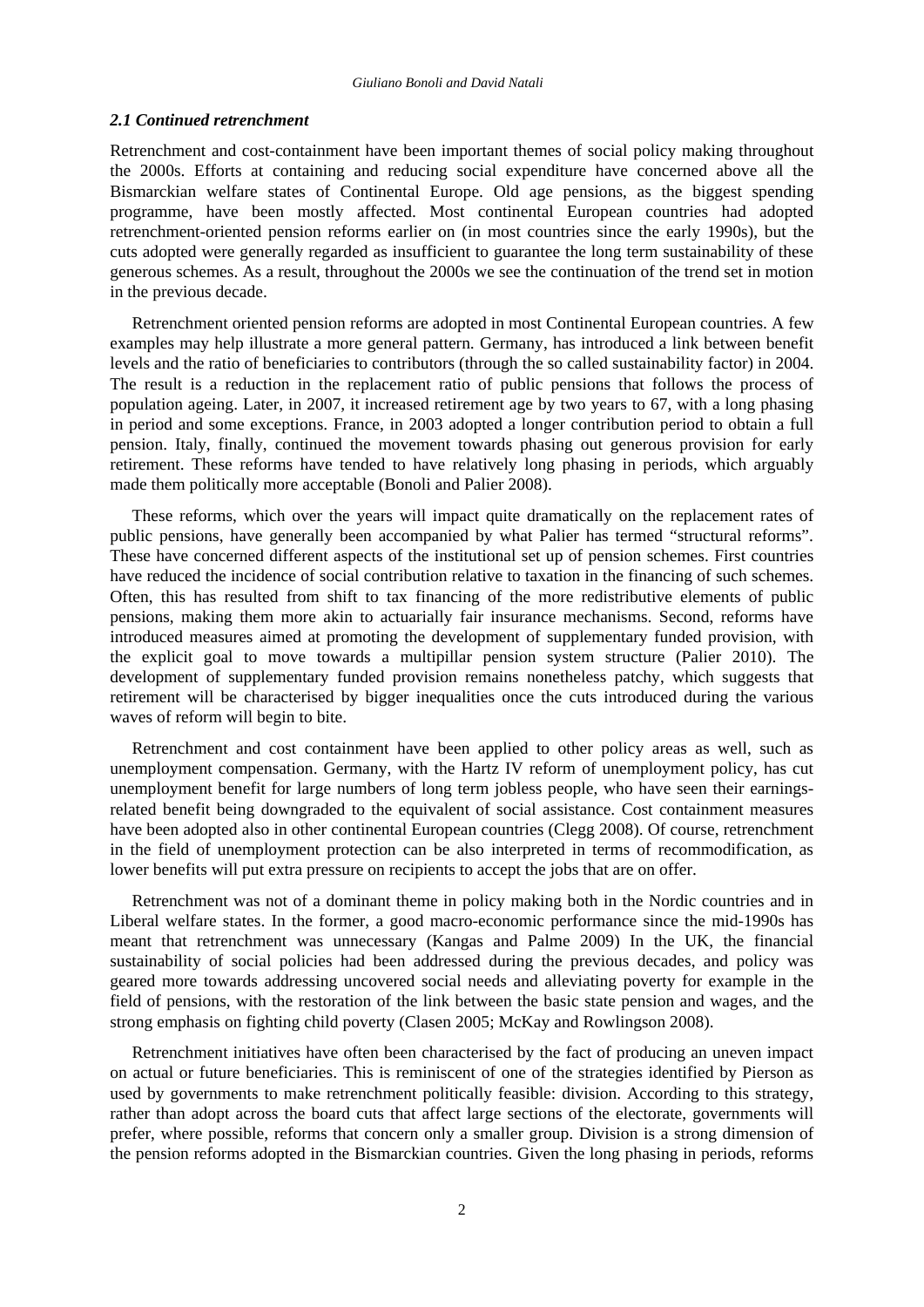have affected predominantly voters who are rather young and unlikely to mobilise against pension cuts. Current retirees and older workers have generally been spared from negative consequences of  $reform<sup>1</sup>$ .

While retrenchment has been a key part of the reform process (at least in some policy areas), policy change has proved much more complex. In particular, such multi-dimensional character has been evident from a functional and normative point of view (Ferrera et al 2000). Social policy in Europe has been largely reframed in the last decades. Some risks (e.g. more fragmented working careers, the incidence of poverty for active population, etc.) have become more salient in the reform agenda and some policy areas (e.g. education, child care) have seen the increased attention of policymakers (Bonoli 2004; 2009). As a consequence, the reform process has not been a pure exercise of 'blame avoidance' to introduce cost-containment measures, but a more complex strategic game of blame avoidance and credit claiming to 'recalibrate' the welfare state of the past to the changing socioeconomic context (see section 3 below).

#### *2.2 A shift towards activation*

1

One key specificity of social policy making in the 2000s has arguably been a functional reorientation of social security for working age people from income protection to the promotion of labour market participation, or activation. Sure, income protection remains a key function of social security systems, but it has clearly been complemented with an employment promotion objective which has played an ever increasing role over the years.

Activation is one of those ambiguous policy concepts that can be used to refer to rather different types of actual measures. Activation certainly contains a part of recommodification, but it would be wrong to equate the two notions. The idea of activation came up in the late 1990s /early 2000s in conjunction with the emergence of a Third Way political project. As typical of this approach, it relies on a simultaneous emphasis on apparently contradictory principles such as "rights and responsibilities" or on "promoting and demanding" see e.g. (Giddens 1998; Myles and Quadagno 2000; Merkel 2001; Bonoli 2004).

As argued by Eichhorst and colleagues, activation comes in at least two varieties: the "demanding" and "enabling" activation. The former is akin to the process described by Pierson as "recommodification". It makes reference to increased conditionality, sanctions, time limits on recipiency, and so forth. Enabling activation, instead, consists mostly in provision of assistance in the job search process. This distinction is more helpful conceptually than in terms of allowing au to classify actual measures. These, in fact, tend to mix elements of the two types of activation. For example, using a job search assistance scheme may be compulsory and sanctioned with a temporary benefit reduction if refused (Eichhorst et al. 2008: 6)

The shift towards activation is visible in several developments. First, social security for working age people has been characterised by a strong re-commodification trend. Pierson had identified this trend in the liberal welfare states in the shape of benefit reductions and increased conditionality. This trend has been extended to other worlds of welfare. Stronger benefit conditionality has been enforced through various channels, for example by introducing stricter definitions of acceptable work in terms of geographical or occupational mobility. Some countries have also introduced or strengthened sanctions in case of refusal to participate in labour market programmes and tightened job search requirement during unemployment spells.

<sup>1</sup> Pierson thought of division in cross-sectional terms, essentially as reforms that exploit the structural fragmentation present in some welfare state. What we saw throughout the 1990s and the 2000s, however, was division applied in longitudinal terms.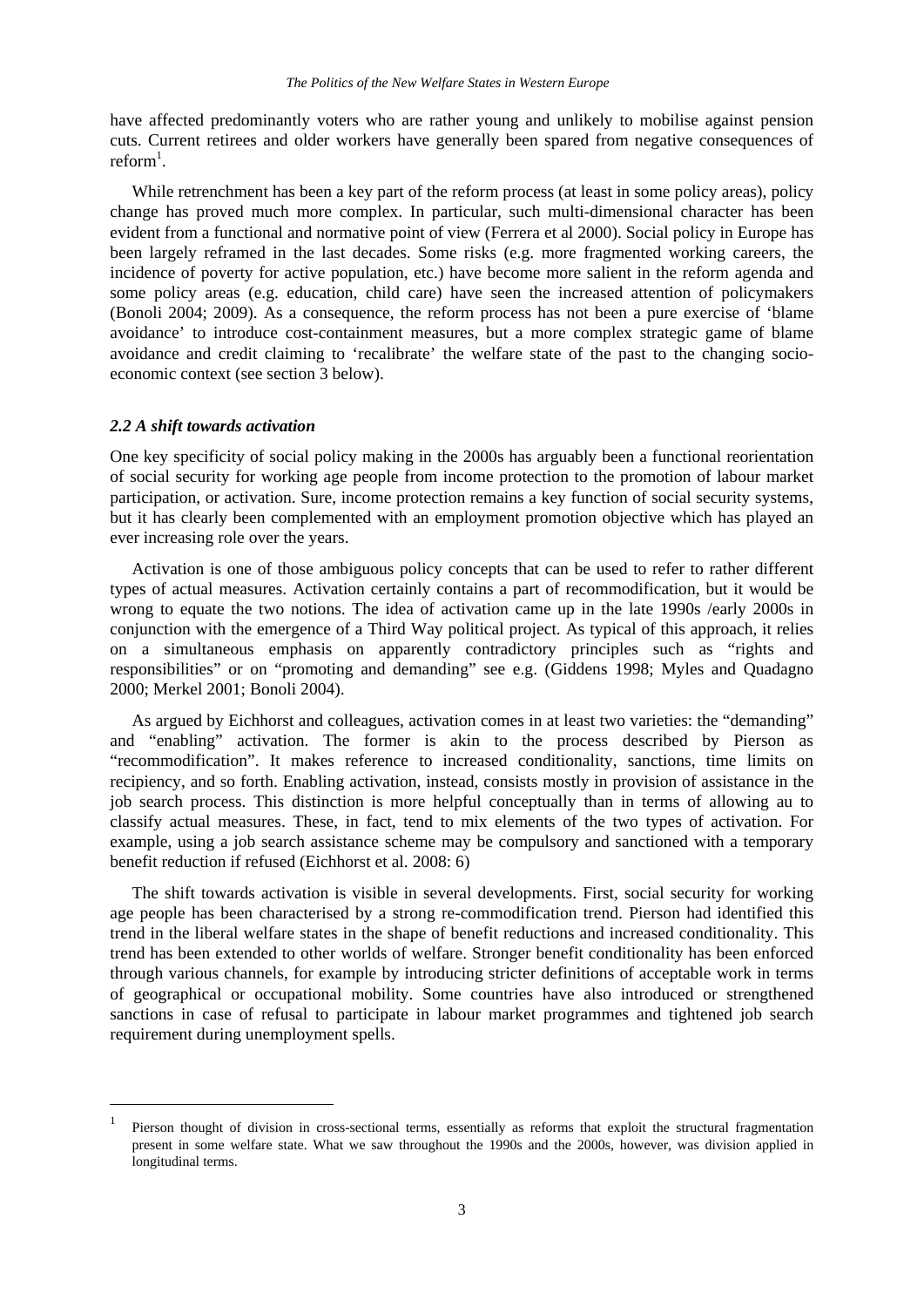#### *Giuliano Bonoli and David Natali*

These trends have concerned various groups of jobless people, on unemployment benefit and on social assistance. A comparative study of benefit conditionality for unemployment benefit (typically unemployment insurance) beneficiaries found that between 1997 and 2004, access to benefit became more difficult in a majority of the countries covered (12 out of 16). Countries that introduced stricter access are found across welfare regimes, suggesting that the trend is a general one (Hasselpflug 2005). This findings are confirmed by a similar survey carried out by the OECD which finds that "Countries seem to be increasing the number and variety of instruments used to "activate" jobseekers, focusing on density of contacts, verification of job search, the set-up of individual action plans and referrals to ALMPs after a period of unsuccessful job search" (OECD 2007: 209).

A similar trend is going on in the unemployment assistance / social assistance field, which covers jobless people who do not qualify for insurance benefits. Work search requirements have been introduced for beneficiaries of these schemes. In many countries, these are now required to register with the public employment service, and subjected to the same job search requirements as the unemployment insurance benefit recipients (Lødemel and Trickey 2001; Dufour et al. 2003).

Recommodification has concerned also the Nordic countries. While Sweden is considered the pioneer in the development of employment promoting social policies, after the shocks of the 1970s and 1980s, Nordic countries shifted towards a more passive approach to social security. For example, both Sweden and Denmark allowed unemployed people to remain indefinitely in their unemployment compensation systems, as participation in a labour market programme could be counted as a contribution period. Both countries abandoned this practice, first Denmark in 1994 and Sweden in 2001. Both countries have also introduced over the years more conditionality and job search requirements elements for both social assistance and unemployment insurance beneficiaries (Swedish Government 2002; Köhler et al. 2008; Kvist et al. 2008).

As argued above, it would be wrong to equate activation with recommodification. The 2000s have seen the development and expansion of a broad range of tools and interventions aimed at facilitating labour market (re-)entry for non-working individuals. The range of tools used to this end is rather broad. They include support in the job search process, employment subsidies, financial incentives (make work pay policies) but also access to childcare services (OECD 2007; Eichhorst et al 2008: 6).

These policies have seen a major expansion during the 1990s and the 2000s. Countries have increased the frequency of contacts between job seekers and case workers; individual action plans have been introduced in a majority of cases; job search schemes have been expanded (OECD 2007). This shift is clearly visible in OECD's spending figures. While spending on ALMPs has not changed dramatically between 1985 and 2007, its composition has. In 1985, the two main component of ALMP spending were training and direct job creation. In 2007, training remains the biggest item, but public employment services and employment incentives, two categories that refer precisely to this type of programmes, play a much bigger role. In contrast, direct job creation, the least activating type of ALMP, has declined quite significantly in OECD countries.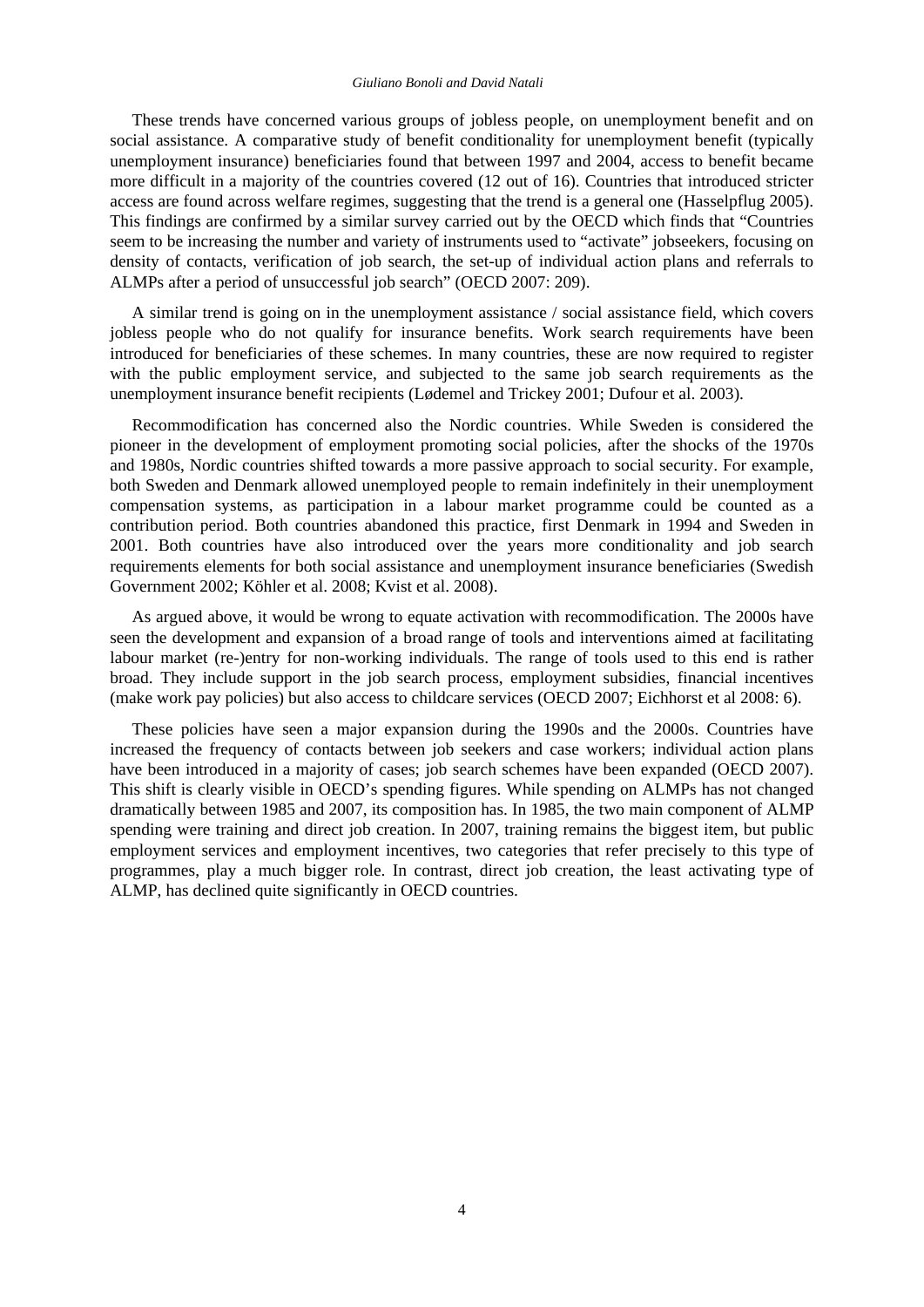

**Figure 1: Spending on ALMPs by type, average of 22 OECD countries** 

Source: OECD.Stat

The employment promotion orientation of recent social policy change is also visible in the expansion of subsidised childcare throughout OECD countries. This trend is also one that spans across welfare regimes. The difference between the Nordic countries and the rest of the OECD world, however, remains huge.





The development of a (new) employment promotion function in social security systems has resulted in a second type of reforms, concerning the very institutional set up of income replacement schemes for working age people. Most European welfare states were built on the basis of internal divisions, typically reflecting different social risks or causes of non employment (short term unemployment,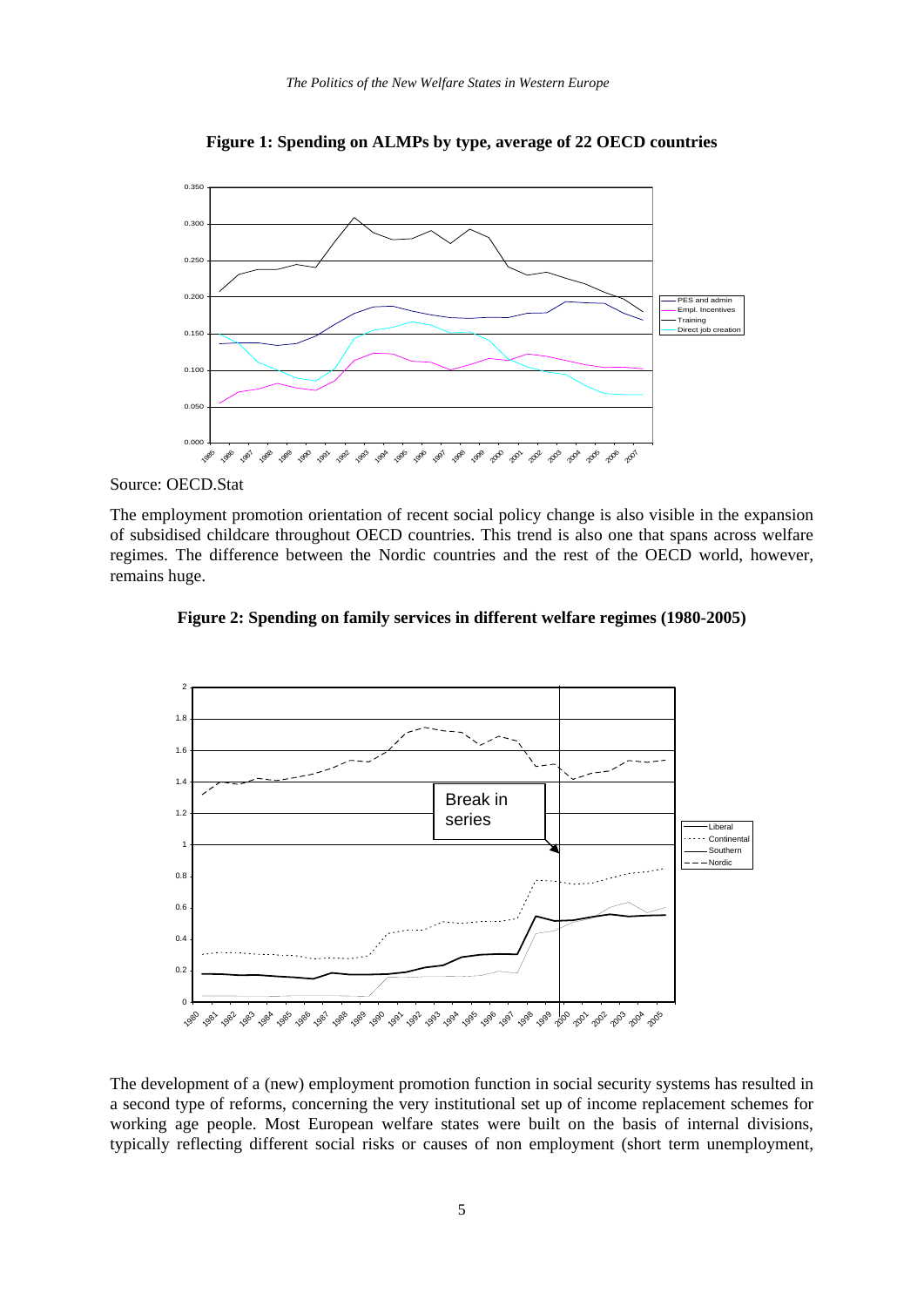long-term unemployment, social exclusion, work incapacity or disability). This structure has, in many cases, proved unsuitable to the fulfilment of the new employment promotion function. This, for various reasons. First, fragmented systems encourage agencies to shift costs (and beneficiaries) form one to the other, which can be detrimental to re-employment prospects. Second, the skills needed to fulfil the employment promotion function are not available in all agencies, typically in the social services responsible for the administration of social assistance. As a result, we have seen the emergence of coordination across social security schemes as a major issue in many countries (Clasen et al. 2001; Overbye et al. 2008; Champion and Bonoli 2009; van Berkel 2010)

Structural reforms of social security systems have taken various shapes. These have included the mergers of agencies responsible for the administration of benefits and placement services (in the UK, in France); the setting up of new inter-agency structures (such as the ARGEn in Germany, which provide both cash benefits and re-employment assistance to the long term unemployed) or the setting up of collaboration initiatives (Switzerland). This development is rather recent (second half of the 2000s) and can be considered as a knock on effect of the reorientation of western welfare state toward the promotion of employment. Potentially, it could lead to a redrawing of the internal boundaries of western welfare states.

#### *2.3 Towards social investment?*

Together with a clear reorientation towards the promotion of employment, social policy in the 2000s has been characterised by an emphasis on investing in human capital, through programmes like lifelong learning and concerns for child development. This trend, which like activation has been promoted by international agencies (EU, OECD), and Third Way politicians and intellectuals, has probably influenced discourse more than actual policy. The focus on children has arguably benefited the most from the adoption of a social investment perspective, as shown by the increase in spending on childcare that is visible throughout OECD countries (see figure 2 above).

The notion of "social investment" makes reference to interventions that aim at helping disadvantaged people by improving their life chances, particularly their chances to enter and succeed in education and in the labour market. From an abstract point of view, they can be distinguished both from the more traditional social policy approach based on income or job protection and from the neoliberal one based on deregulation and (re-)commodification (Jenson 2009).

Social investment emphasises investment in human capital as a strategy to deal with social problems and to reduce inequalities. As a result, education and training are the key instruments of a social investment strategy. Investment in human capital is promoted throughout the life course. A lot of emphasis is placed on investing in children so as to maximise their chances of succeeding in education and in the labour market (Esping-Andersen 2002; Esping-Andersen 2006; Jenson and Saint-Martin 2006). Other age groups are also targeted by investments in human capital, including older workers who are often strongly disadvantaged in rapidly changing labour markets.

Social investment may also refer to measures that remove obstacles to employment or to career advancement. These include the provision of subsidised childcare to parents of young children so that they can enter or remain in the labour market, but also active labour market policies that assist jobless people in their efforts to look for employment. Social investment can also be applied to those who are already in work, by facilitating access to better employment through training or other programmes, or by complementing a low wage with an income top up.

It is clear that it is difficult, conceptually, to draw a line between the measures described above as "enabling activation" and those that are considered part of social investment. Policies can probably best be seen on a continuum going from the more recommodifying ones to those that increase the human capital of beneficiaries (Bonoli 2009). With regard to childcare, it may be helpful to distinguish between programmes that simply aim at allowing parents to work from schemes that have a clear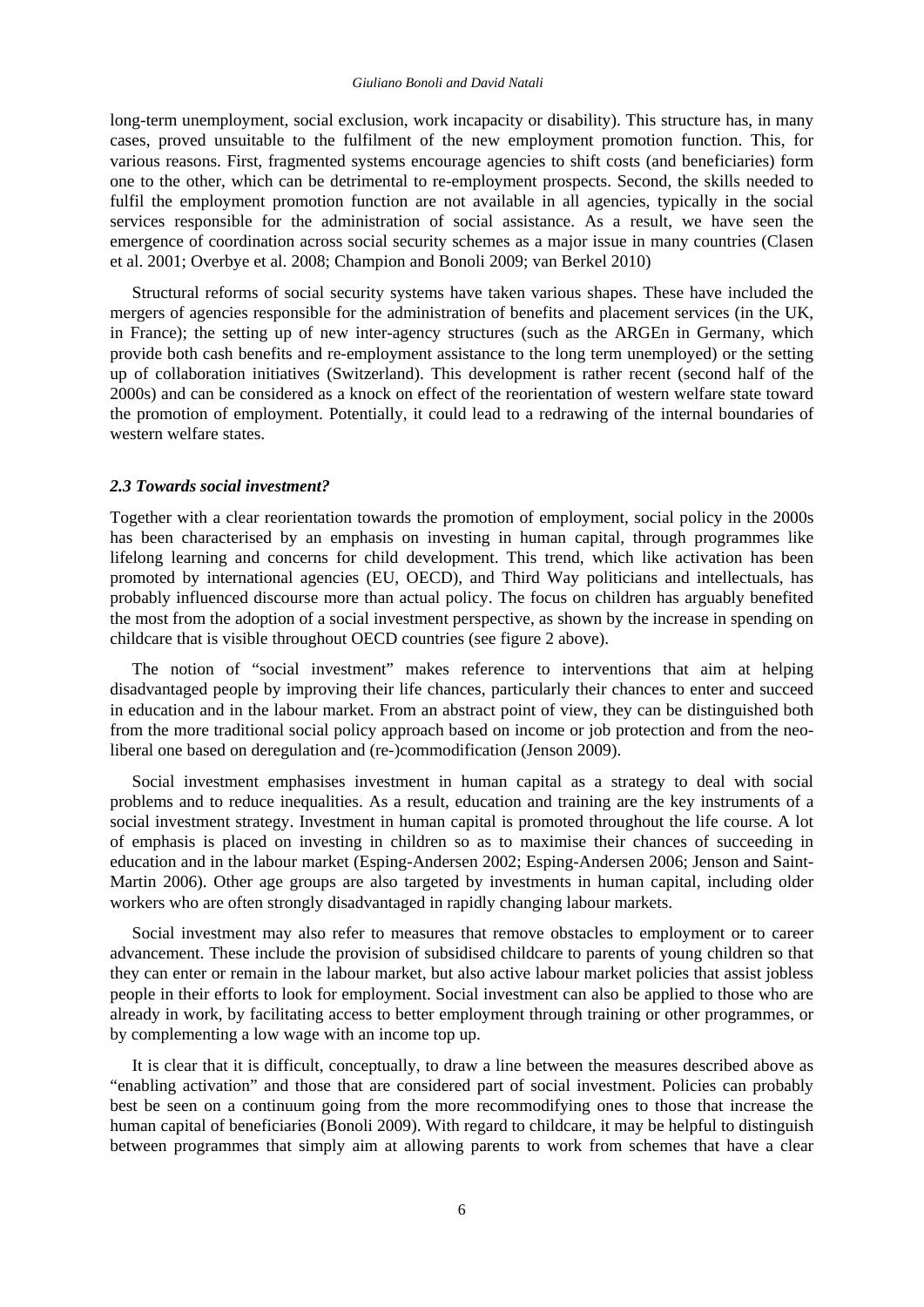objective of promoting child development (Morgan 2009). The social investment dimension is stronger in the latter.

The use of the term "investment" suggests that these policies can generate "returns" for the "investor", i.e. society. Of course, the ability to impact positively on societal well-being is not a specificity of the social investment approach. Social policies, in general, do produce positive returns for society in terms of improved social cohesion, which benefits all, or in terms of sustained demand for goods and services and thus promoting economic growth. These positive effects of social policies are well known, but are extremely difficult to measure. Benefits in terms of social cohesion may be particularly difficult to quantify, as the value that people attach to it may vary across individuals.

The social investment perspective tends to understand returns in stricter, sometimes quantifiable terms. Investing in education, childcare or in active labour market policy increases the productivity and earning capacity of individuals, who as a result are less likely to require benefits and more likely to be paying taxes. Esping-Andersen insists on this quality of some of the new policies, to argue that spending on them should not count as consumption but as investment. Spending on childcare, for instance, can produce net returns to the exchequer through increased labour market participation by the mother (Esping-Andersen 2006).

As Jane Jenson points out, there are a number of parallels between the emergence of a new policy paradigm around the notion of social investment and previous instances in which influential ideas shaped policy across countries. Keynesianism after 1945 obviously springs to mind. A new set of ideas, coming largely form the academic world, suddenly finds a fertile political ground and policy is, to different degrees and in different ways across countries, shaped by this new way of seeing things. Countercyclical demand management was applied in different ways across industrialised countries, and it is only afterwards that a convergence around a common approach could be identified (Hall 1989; Jenson 2009).

## *2.4 Up-dating social protection and employment programmes towards 'Flexicurity'*

'Flexicurity' is another buzzword utilised by scholars and policymakers (especially international organisations) to summarise the new compromise between flexibility in labour market policy and the security of social rights for workers. The concept was first coined in the Netherlands in the mid-1990s in the attempt to correct the imbalance between an inflexible labour market for core workers and an insecure labour market situation for the contingency workforce (Madsen 2006: 3).

In line with Wilthagen and Tros (2004) flexicurity represents the 'combination of a degree of job, employment, income security that facilitates the labour market careers and biographies of workers with a relatively weak position, with a degree of numerical, functional and wage flexibility that allows for labour markets' adjustment to changing conditions in order to enhance competitiveness and productivity'. Such new compromise can be the result of a deliberate strategy for social policy innovation, or the result of more transformative and incremental changes through the compromise between social and political actors.

In line with the flexicurity frame, based on the articulation of more flexible labour markets and more secure social rights for new forms of employment, some of the recent reforms have focused on the need to revise old policy instruments (especially in the context of social protection and employment schemes) to extend protection for social and occupational groups at risk of exclusion. As argued by Hinricks and Jessoula (2009), flexicurity points at the interplay between labour market policies and the system to tackle unemployment: more precisely it refers to that setting of relations that have emerged in some countries when the transition to a more flexible and deregulated labour market has been accompanied by the development of active labour market policies, and it has also relied upon a robust system of wage replacement during unemployment.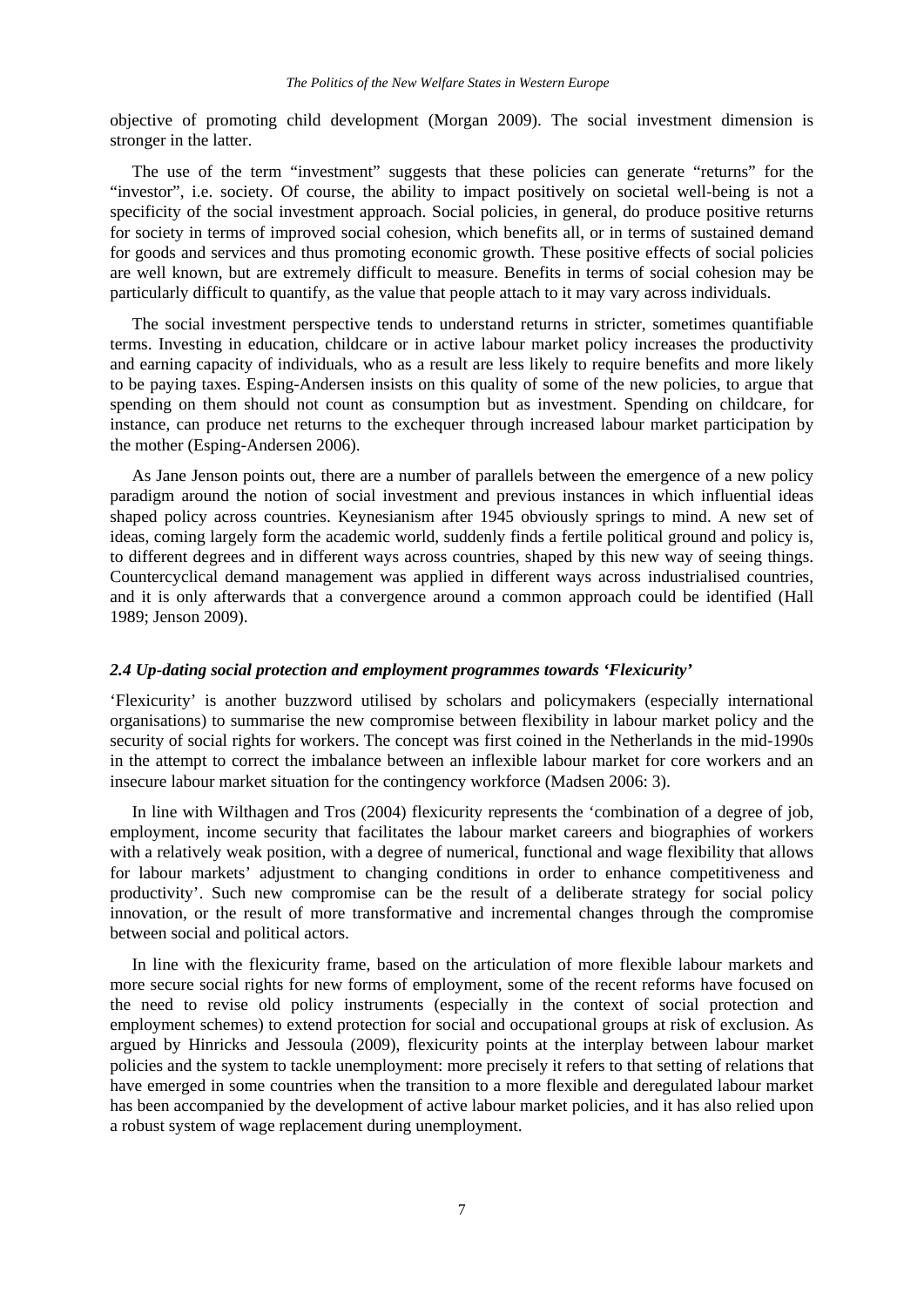#### *Giuliano Bonoli and David Natali*

Yet, the same concept has been implemented well beyond the limits of employment policies. The limited coverage of old risks and the emergence of new social risks represent a typical example of 'credit-claiming' exercise in reforming social protection programmes. On the one hand, at the end of the 'golden age' of welfare, public social programmes had an almost universal coverage; but some groups were still excluded. This is the case of self-employed that (in some European countries) had more limited protection against old-age risks. On the other hand, the emergence of new risks may have led to new gaps in public protection. This is the case of a-typical workers (with flexible contracts) with limited public protection until the 1990s. Both limits of public protection allow policymakers to improve public system's financial viability while claiming electoral credit for the improvement of the welfare state effectiveness. This is the case of reforms introduced in liberal, social-democratic and especially in Continental and Southern European countries (see Bridgen and Meyer 2007).

Many countries have experienced broad attempts to modernize social protection programmes in order to reconcile financial sustainability and social adequacy. In social insurance countries, for instance, modernization of the public pensions has consisted of two parallel processes: curtailment of average old-age benefits (and especially of privileges), and increase in lower benefits. In Belgium, France and Italy minimum pensions have been increased. And new forms of redistribution have been introduced: this is the case with contribution credits for periods of time spent out of the labour market (for caring, training, education, etc.) (Natali 2008).

Extending the coverage of public schemes has many 'positive' political effects. Firstly, it is a typical measure to improve social rights and protection, and thus reformers may claim credit for that. Secondly, in the short and medium-term it increases the system's revenues while it do not increase total spending. The government thereby avoids an average increase in payroll taxes for public pension schemes and the living standard of beneficiaries is safeguarded and even increased for younger people.

Flexicurity has been the most controversial concepts between those that describe the ongoing recalibration of European welfare states (Leschke et al 2006). Providing a measure of it has proved quite a complex exercise. As stressed by Bertozzi and Bonoli (2009), the concept is based on at least two dimensions (flexibility and security) that make difficult the definition of simple indicators. And more encompassing definitions tend to make the operationalization even more intractable. While some studies have shown important innovations in social protection and employment policies in line with the new idea, some others have proposed a more sceptical reading. Tangian (2006) has put in evidence that except few countries (Denmark and the Netherlands) many European countries have implemented a more uni-dimensional deregulation of labour markets

Yet it is important to stress the flexicurity concept is relevant for the analysis of welfare reforms and has been able to explain the way some countries have found solution to the trade-off between more deregulated labour markets and still secure guarantees for wellbeing. And we will show in the next section, political decision-makers that have followed the new paradigm have had a larger room to manoeuvre than traditionally understood. Following Natali and Rhodes (2008), we argue that the coexistence of different priorities and their creative combination can increase the opportunities for innovative measures (including cost-containment) through potentially win-win solutions.

#### *2.5 A new welfare state?*

The objective of the above discussion is not to know whether the welfare states that are currently in place are qualitatively different or not from those that were set up during the postwar years in western Europe. What we are interested in is in outlining the key features of current welfare states. The three directions of change discussed above help us define the "new welfare state", as an institution that puts less emphasis on income replacement and more on the promotion of labour market participation, through activation and investment in human capital.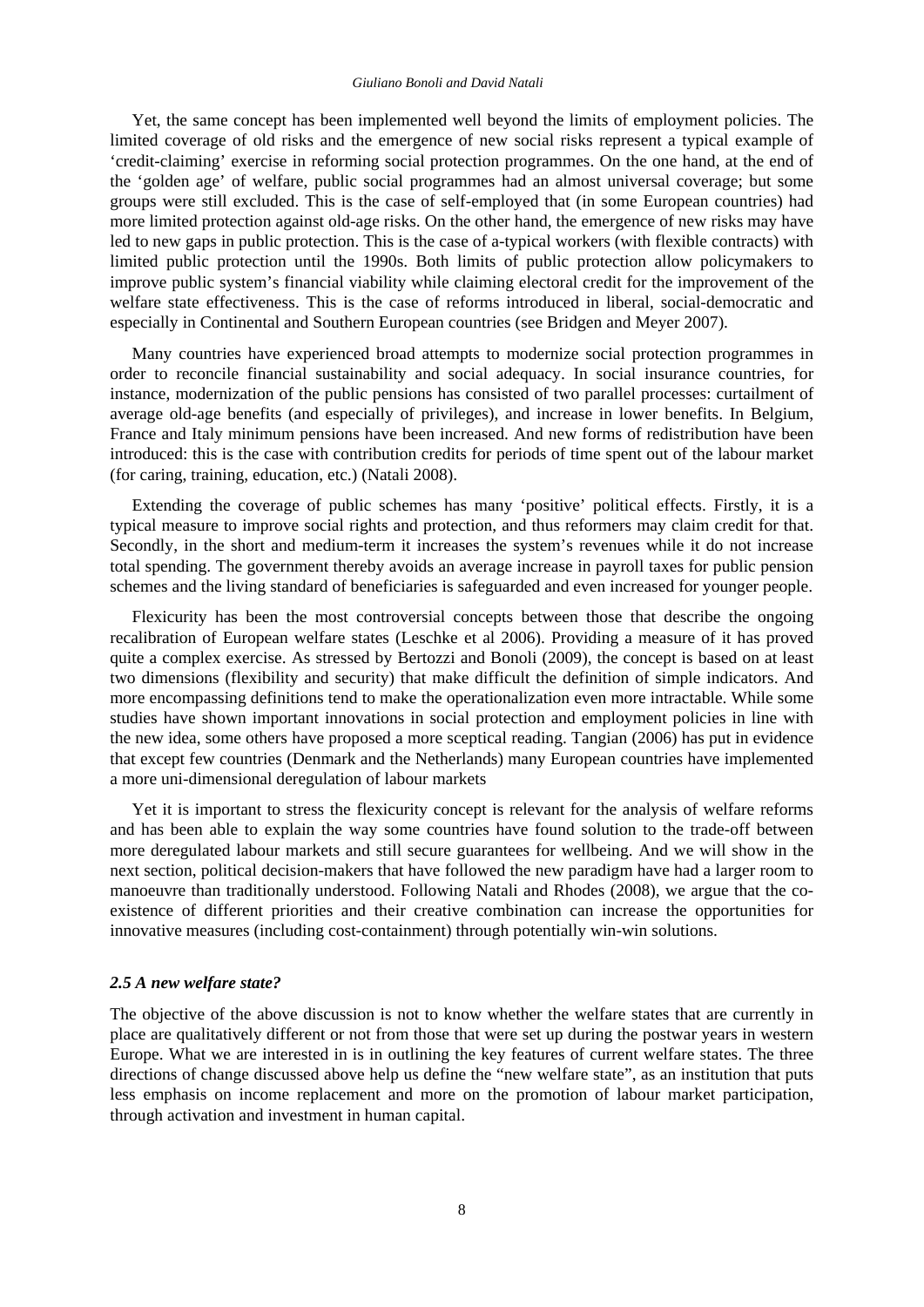Of course, behind these broad trends there are significant country and regime differences, has shown, for example, in the spending figure on childcare services. What is striking, however, is that the direction of change, the shift towards employment promotion, seems to span across welfare regimes. The only exception is perhaps southern Europe, which has seen less of a development in this direction. What we have witnessed in this part of the world, instead, is labour market deregulation at the margins, meaning the introduction, new types of labour contract that are not subjected to the same protection of the traditional open ended contract (which remains in place). This strategy can be seen, at least in part, as a functional equivalent to the strategy of activation followed in the rest of Europe. Its key objective, in fact, is to bring more people into employment. It is a low cost strategy for the state, as, unlike activation, it does not require increased spending. It results in a strong dualisation of labour markets, between insiders and outsiders who experience radically different living conditions (Rueda 2007; Palier and Thelen 2010).

As shown in the following, reforms occurred in many European countries prove the partial convergence of social and employment policy. At least in terms of norms and the definition of new welfare programmes, old institutions have been 'recalibrated' and have put greater emphasis on new functions.

## **3. Accounting for the reorientation of western welfare states**

Given the large number of causal and intervening variables that are likely to affect the course of public policies, it is an extremely difficult and clearly over-ambitious task to explain social policy developments. Rather than put forward such an explanation, in this section we want to explore a hypothesis that can help us understand why ideas like activation, social investment and flexicurity have proved rather successful in recent times.

Our hypothesis is based on the twin concepts of 'credit claiming' and 'blame avoidance' (Weaver 1986). These concepts describe the behaviour of re-election seeking governments depending on the popularity /unpopularity of the policies they are adopting. Students of welfare state adaptation have made extensive use of the concept of blame avoidance, to account for the strategies put in place by governments involved in social policy retrenchment (Pierson 1996, 1998). In their understanding, governments, acting in a context of permanent austerity, have no other choice than to reduce social entitlements. However, given the popularity of social programmes, they are forced to develop some "blame avoidance strategies", if they are to escape electoral punishment. As a result, retrenchment is carried out with various strategies including low-visibility reforms and reductions that affect only part of the electorate.

The view that sees current social policy making to associated more with blame avoidance than with credit claiming is certainly accurate and confirmed by many developments considered in this paper. Of the various blame avoidance strategies identified by Pierson (1994), division is arguably the one which has played the biggest role in the late 1990s and the 2000s. Divisive strategies were instrumental in making substantial pension retrenchment acceptable to electorates, chiefly by concentrating the cost of the reform on current younger workers and leaving pensioners and older workers unaffected. A similar approach has been followed in labour market deregulation. Countries with high levels of employment protection, such as France Italy or Germany, have tended to keep them for core workers while allowing the development of a vast range of precarious contracts at the margins (time limited, often without social security coverage, Palier and Thelen 2010).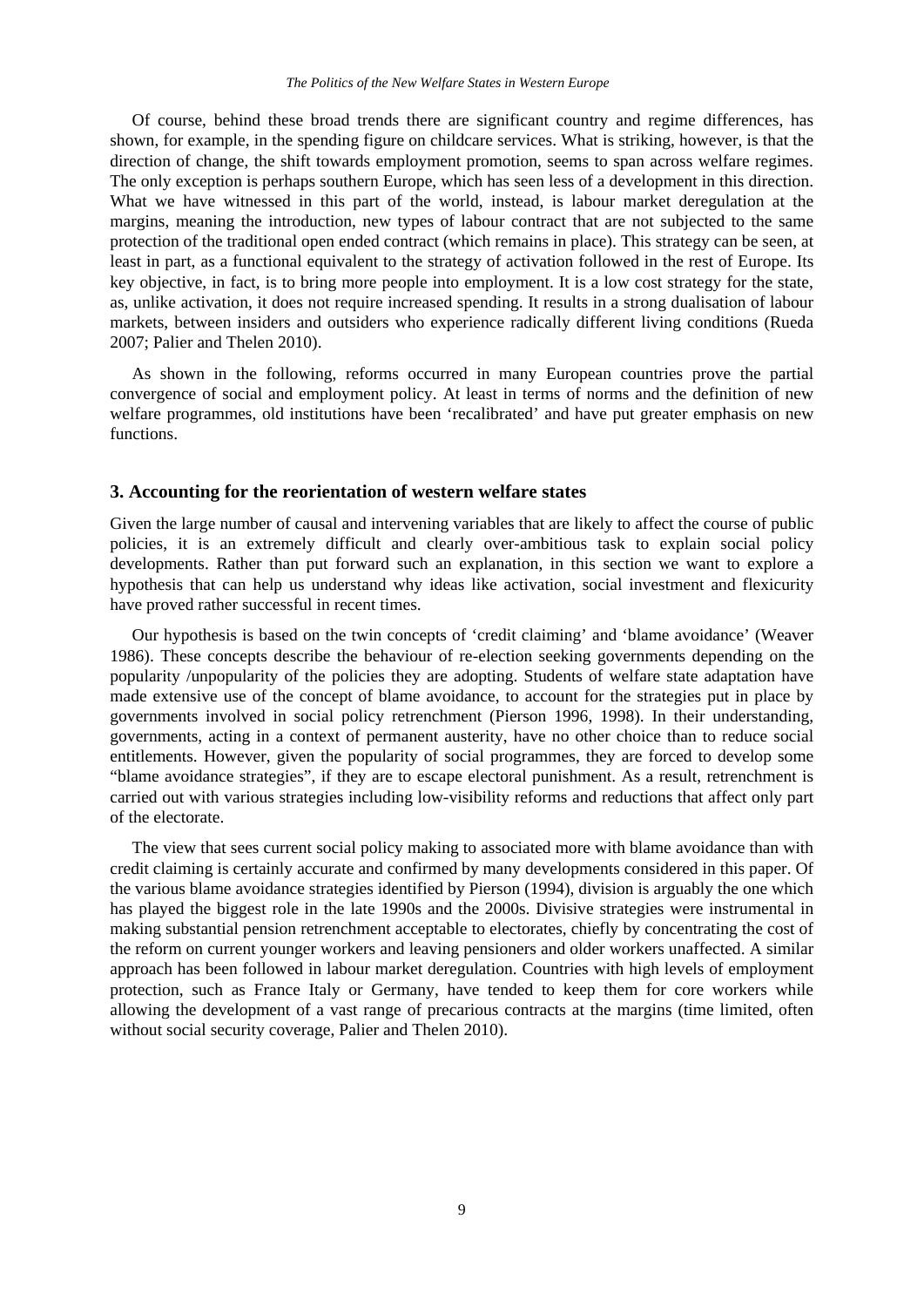Yet, the politics of welfare reforms is not uni-dimensional. Credit-claiming has proved to be an option for policymakers, especially in their attempt to 'recalibrate' social and employment policies. Table 1 briefly summarises the more complex political strategies followed by reformers.<sup>2</sup>

|                                 | <b>The New Politics of Welfare</b> | The Politics of the New Welfare                       |
|---------------------------------|------------------------------------|-------------------------------------------------------|
| Socio-economic context          |                                    |                                                       |
|                                 | Permanent austerity                | Changing economic, financial and<br>social conditions |
| <b>Functional and normative</b> |                                    |                                                       |
| basis for reforms               |                                    |                                                       |
|                                 | Retrenchment                       | Recalibration                                         |
|                                 | Re-commodification                 | (Activation                                           |
|                                 | Recalibration                      | Social Investment                                     |
|                                 |                                    | Flexicurity)                                          |
|                                 |                                    |                                                       |
| Political strategy              |                                    |                                                       |
|                                 | Blame avoidance                    | Blame avoidance                                       |
|                                 | (division,<br>compensation,        | (path of least resistance)                            |
|                                 | obfuscation)                       |                                                       |
|                                 |                                    | and                                                   |
|                                 |                                    |                                                       |
|                                 |                                    | Affordable Credit claiming                            |
| Reforms' outcome                |                                    |                                                       |
|                                 | Persistent divergence              | Contingent Convergence                                |
|                                 | (Path-dependency)                  | (Open path-dependency)                                |

## **Table 1. A revised analysis of the politics of welfare reforms**

In the following we first look at the application of blame avoidance strategies, through obfuscation, compensation and in particular division. The politics of justification (see Green-Pedersen 2002) has been a further approach to minimise the social and political opposition to reforms. We then focus on the persistent role of credit claiming (largely consistent with the three key ideas and concepts of activation, social investment and flexicurity).

## *3.1 Blame-avoidance: Reform through the "path of least resistance"*

1

The shape taken by retrenchment and also by labour market deregulation can be easily understood within a blame avoidance framework. Governments are under pressure from the markets and supranational actors to contain social spending and to liberalise labour markets: two types of reform that in most of Western Europe are likely to generate strong opposition and, potentially, electoral punishment. Under such circumstances, governments are likely to look for the "path of least resistance", or the politically safest way to obtain this type of result.

On the one hand, as Green-Pedersen (2002) puts it, policymakers may have the opportunity to justify redistributive (if not subtractive) measures in terms of the most effective strategy to safeguard

<sup>2</sup> Key points in Table 1 represent a schematic summary of the main traits of the literature on the 'new' politics of welfare state, the main reference is to Pierson (1994; 2001). That literature has then increase its complexity and more recent contributions (from early 2000s) have started to amend the focus on cost-containment (as argued by Pierson 2001, see section one above).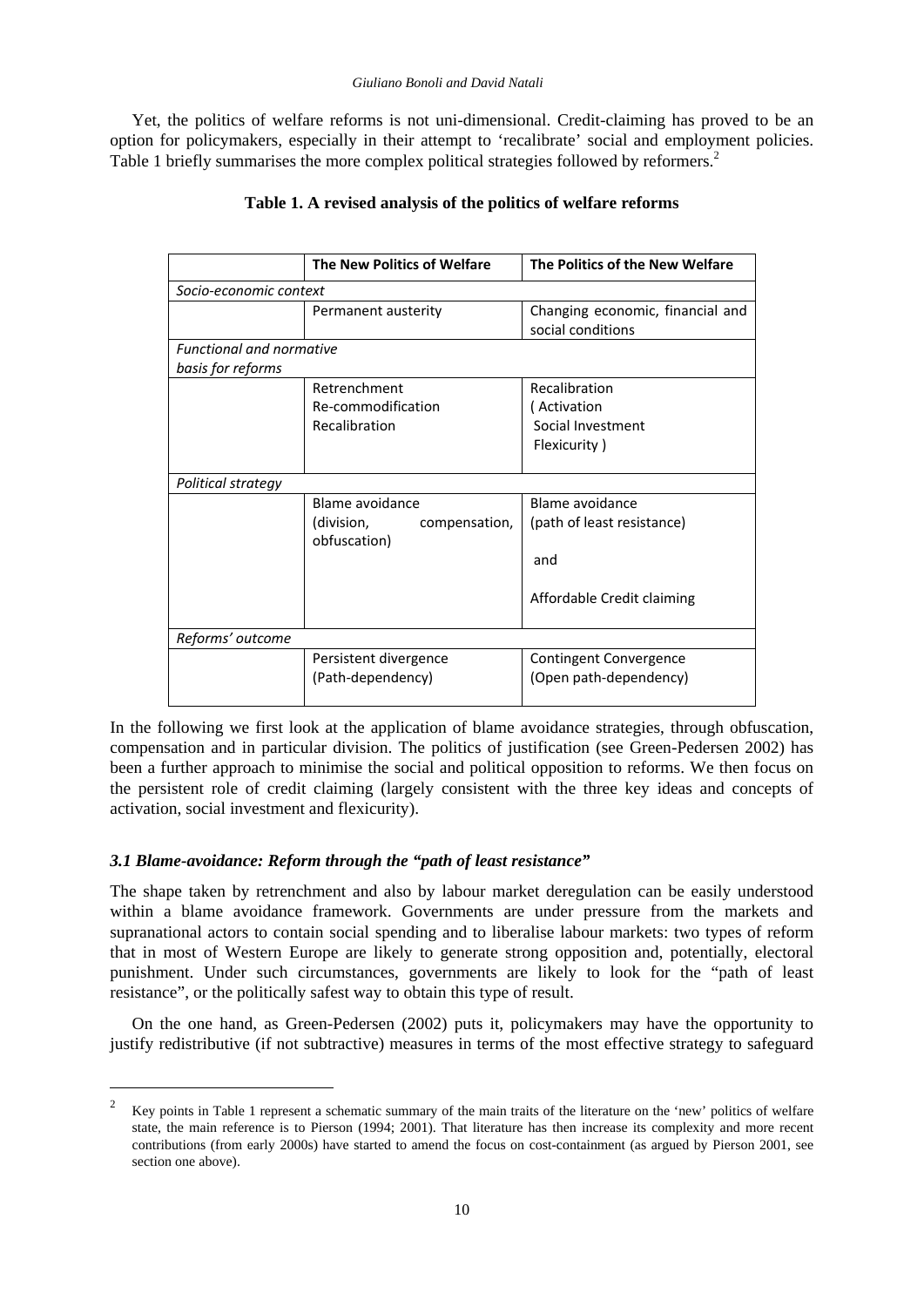the welfare state long-term sustainability. Curtailment could also be justified as a step to reduce inequalities through cutting privileges (see also Palier 2010).

On the other hand, reformers have tried to concentrate the consequences of retrenchment on groups of people that are less likely to mobilise politically: younger people in the field of pensions; younger people and marginal workers in the field of labour market deregulation. In Pierson's words, use a strategy of division.

Another dimension used by policymakers to divide potential opponents is related to time. Scholars seem to have largely underdeveloped the analysis of the internal articulation of reform opponents. In particular, the relevance of the inter-generational cleavage needs more accurate study. If we add the time dimensions, in fact, the trade-off is not between gains and losses, but between present and future gains and present and future losses (Jacobs 2008). The introduction of long phasing-in periods in the pension reform package provides an example of this strategy to lower electoral and political risks (see Natali 2009). A long transition may mean that the main losers of a reform will be current young generations, less likely to mobilize against cutbacks than the politically powerful pensioners and older cohorts of workers. While for older cohorts of workers and pensioners reforms may largely consist of limited curtailment, if any, for younger cohorts the reform package may be more complex and painful. As argued by Bonoli and Palier (2008), long time lags may be problematic, as the generations that will be affected by retrenchment are at the same time expected to pay for current retirees and to save for their own retirement, but the gradual adoption of reform makes its consequence less visible.

The "path of least resistance" hypothesis is extremely powerful in accounting for many observed developments, but some of the transformations described above do not fit within this interpretation. Some governments have invested in childcare subsidies; they have turned social security systems into activation tools; they have improved benefits for working people; they are transforming the institutional structure of social security system so as to make them more suited the objective of promoting labour market participation. These changes cannot be interpreted as blame avoidance under pressure from markets and supra-/inter- national organisations.

## *3.2 Affordable credit claiming*

The notion of credit claiming seems more helpful when it comes to developments such as the reorientation of welfare states toward employment promotion and social investment. Being able to avoid blame may be a difficult enough target in the current context of permanent austerity. However, re-election seeking governments can be expected to be on the look out for credit claiming opportunities: actions that are broadly popular and can be expected to impact favourably on a government's re-election chances. In the past, during the postwar years, the expansion of social rights provided precisely a much appreciated opportunity for such credit claiming, and many have explained the expansion of social programmes during the "*trente glorieuses*" with reference to political competition in the context of well functioning mass democracies (see eg. Alber and Flora 1981; Wilensky 1981; Ferrera 1993: 190-7)

In the current context of permanent austerity, such opportunities have become increasingly rare. For most governments, increases in the generosity of transfer programmes are off limits for budgetary reasons. In this context, the new ideas popularised by Third Way thinkers and international organisations may constitute opportunities for "affordable credit claiming". Most of these policy ideas: to help parents reconcile work and family life, help workless people re-enter the labour market, or more in general the social investment approach can be presented as win-win solutions to the social problems they are meant to address, and as a result generate broad support. Pro-welfare groups and parties may welcome a bigger effort in this field; employers and right of centre parties may like the positive impact on labour supply of these policies, and perhaps, their promise to be cost-effective, at least in the medium term, by reducing reliance on transfer programmes. Employment promoting social policies, as well as notions like activation and social investment, facilitate the sort of "ambiguous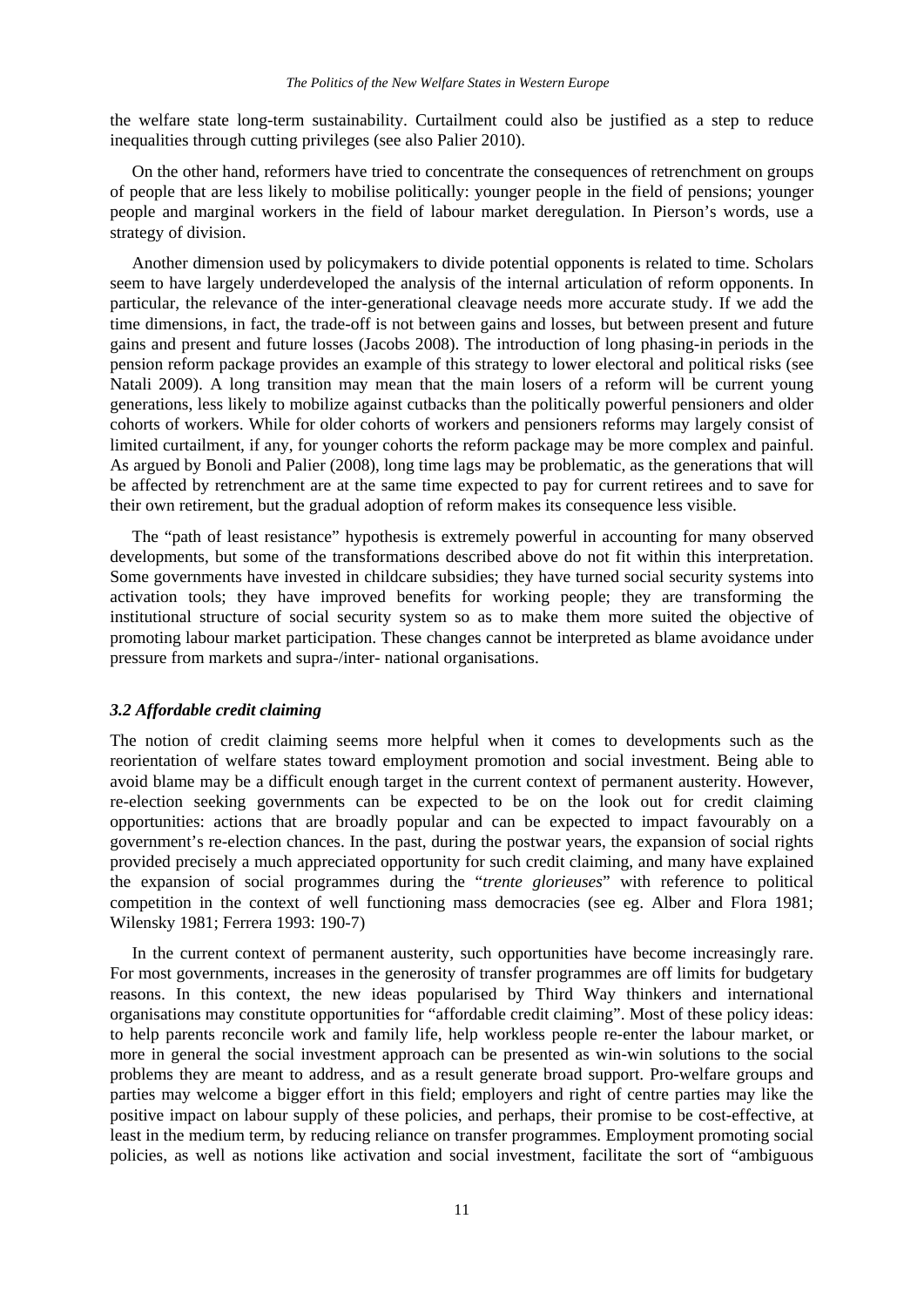agreement" that as proven instrumental in making difficult reforms possible (Palier 2005). Different actors support certain measures, but do so for very different reasons.

In addition, many of these policies have acquired a connotation of "modern social policy" in current debates, and are as a result difficult to oppose for political parties. Take the example of the German CDU-CSU, a Christian democratic party that has historically favoured policies supporting the make-breadwinner model (van Kersbergen 1995; Seeleib-Kaiser et al. 2008), abstaining in the parliamentary vote on the Red-Green sponsored 2004 bill providing federal subsidies for childcare, for fear that a vote against could be exploited politically by the Social democrats (Zylka 2004a).

In addition, the relatively low level of development of pro-employment and social investment social polices guarantees a high visibility even when only limited funds are assigned to new programmes. Concretely, one additional Euro spent on childcare is arguably going to be considerably more visible than the same amount spent to increase (or to avoid a reduction in) pensions. High profile reforms of labour market policy such as the New Deals introduced by the first New Labour government (1997-2001) in the UK have not resulted in an overall increase in spending on ALMPs (ALMP spending in the UK remained stable between 1997 and 2000 at 0.4% of GDP, OECD.*Stat*). The 2004 German law on childcare, meant to create 200,000 new subsidised childcare places, was priced at 1.5 bn Euros (Zylka 2004b), or 0.006% of annual pension expenditure. The new policies, probably because they are developed in a context of absence of provision, offer credit claiming opportunities that are more affordable than is the case in the field of the mature policies inherited from the postwar years.

Affordable credit claiming can be based on the traditional mechanism whereby the state grants advantages to citizen-voters, who in turn respond with electoral support. This may be the case in the field of policies aiming at helping parents reconcile work and family life, particularly childcare and leave policies. Affordable credit claiming can also take a different shape, by targeting not so much the beneficiaries of a policy, but the middle classes. This is likely to be the case with activation, especially its most recommodification-based variants. Here, of course, credit can be expected not from those who are targeted by the measures but by those who are in employment, and see themselves as net contributors to the social security system. In their analysis of public support for activation in labour market policy, (Kananen et al. 2006) show that between a third and half of German, British and Swedish electorates think that "*The unemployed should be forced to take a job quickly, even if it is not*  as good as their previous one".<sup>3</sup> Support for "enabling activation" is even stronger. Considering the pro-altruism bias one tends to find in these surveys (Epstein 2006), these figures suggest that there is some potential for credit claiming in activation.

While there is potential for credit claiming in the new policies, there are also some dangers. These new policies may run against deeply held normative perceptions among sections of the electorate, in relation to the proper roles of the state and the family with regard to the care of children or in relation to prevailing notions of appropriate social citizenship rights. In the end, the German Hartz IV reforms turned out to be a major blow in terms of support for the Red-Green coalition government, and probably one of the main causes of its fall in 2006. However, this seems to be the exception rather than the rule. Other governments and political leaders who have championed activation have taken credit for it and won subsequent elections. Here examples abound: the British Labour Party and Tony Blair in 2001 and in 2005; Denmark's Poul Nyrup Rasmussen, who presided over the 1994 activation oriented reform of unemployment policy and stayed on as prime Minister until 2001; or the Netherlands's Wim Kok who was instrumental in promoting the reorientation of the Dutch welfare state towards activation and stayed in power between 1994 and 2002.

The selective expansion of the welfare state through the development of a pro-employment orientation seems to occur more frequently when Social democrats are in power. Often a high

1

<sup>3</sup> The authors used Eurobarometer data collected in 2001 (Eurobarometer 56.1).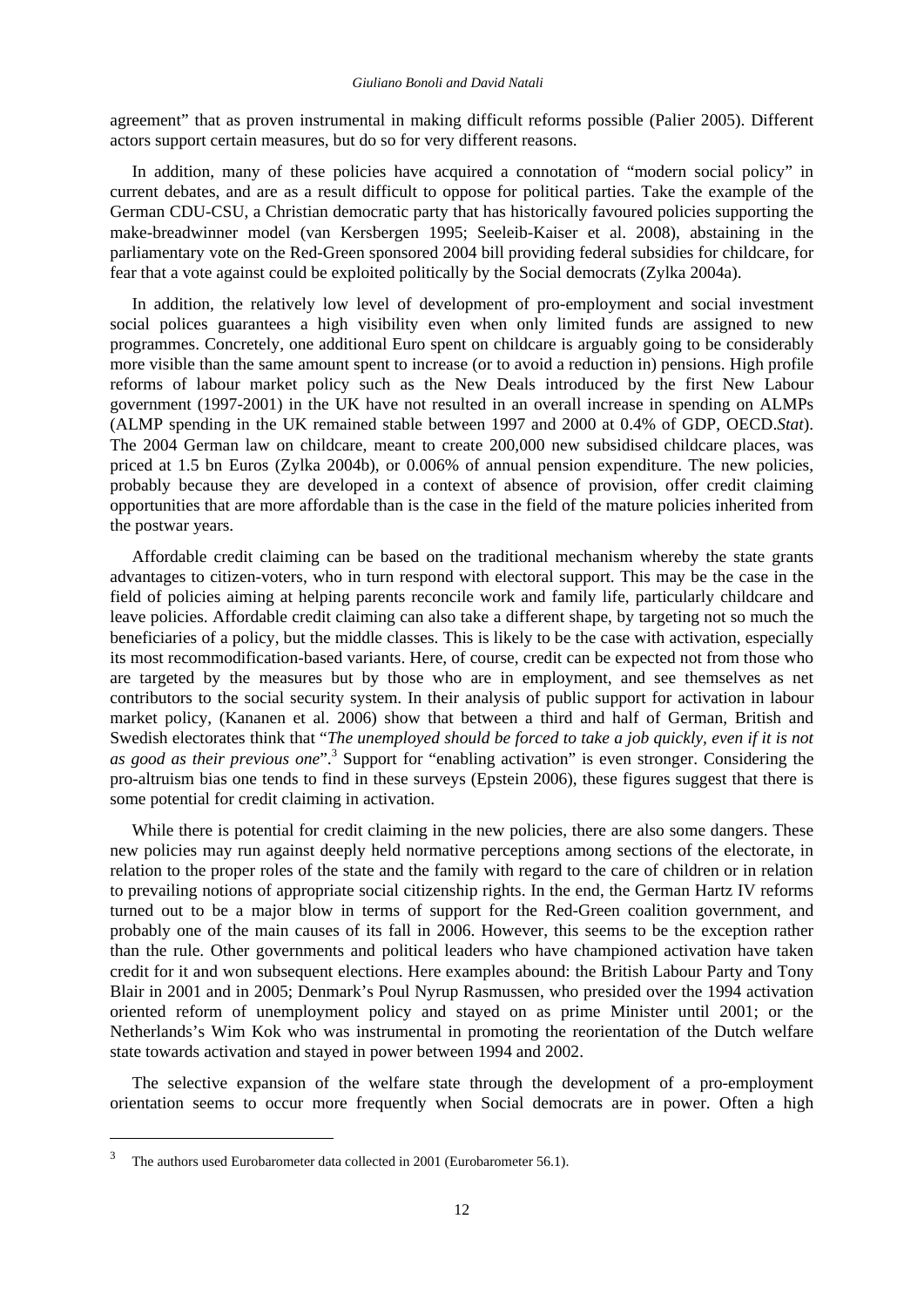visibility re-orientation exercise takes place soon after a return to power of a left-of-centre government (e.g. Denmark in 1994, the UK in 1997, the Netherlands 1996; Germany 1998). Activation and proemployment policies are not necessarily left-wing polices. Two hypotheses can be made to account for this fact. First, Social democrats returning to power after a prolonged period in opposition are expected by their supporters to develop policies that are qualitatively different from those adopted by their right-of-centre predecessors. Traditional Social democratic pro-welfare policies are nonetheless off the menu, because of the overall context of permanent austerity. Under such circumstances, a high profile re-orientation exercise based on affordable credit claiming may offer an opportunity to Social democrats to distinguish themselves from their competitors without endangering public finances.

There is also a second factor that may help to explain why high profile reorientation exercises have been performed most often by Social democrats. Re-orienting social policies toward employment promotion is a highly ambiguous exercise from the point of view of the policy-takers. These exercises generally combine re-commodification with enabling measures, but where most of the emphasis will fall, can often only be seen during the implementation phase. For this reasons, it may be easier to exploit the credit claiming potential of these measures for the Social democrats, who are less likely to be suspected than their right-wing counterparts to hide retrenchment and recommodification under the activation discourse. This mechanism is akin the Nixon-goes-to-China explanation of why often, Social democrats have been more successful at retrenching welfare states than right-wing parties (Ross 2000; Green-Pedersen 2002).

The British trajectory in active labour market policy illustrates well these two hypotheses. It is difficult to appropriately time the activation turn in the UK, as many of the new orientation were put in place by the Conservative governments since the early 1990s. In fact, New Labour's flagship programme, known as the New Deals, resembled the Conservative "Project work"(Clegg 2005: 192). With the Labour party's accession to power in 1997, however, active labour market policy became a high profile, highly publicised area of government policy. Already in the 1997 election manifesto, the Labour party emphasised what was to become the mix of duties and responsibilities that was to become a trademark of the Third Way: "The best way to tackle poverty is to help people into jobs real jobs. The unemployed have a responsibility to take up the opportunity of training places or work, but these must be real opportunities" (Labour Party 1997: 15).

The Left seems both more interested and better able to exploit the mechanism of affordable credit claiming. The need to distinguish itself from their predecessors and the image of pro-welfare party have encouraged and allowed Social democrats to play a key role in the reorientation of social security towards employment promotion. Whether the types of policies they developed were qualitatively different from those pursued by they right-wing competitors is an open question. What is certain is that once the path to employment oriented policy had been open, subsequent right-of-centre government have clearly pursued policy along the same lines.

## **Preliminary Conclusions: Institutional, Social and Political Consequences of Welfare Reforms**

The new welfare state is an elusive concept. Yet parallel developments in the fields of social policy, social governance, and socio-economic transformation need to be taken into account in a holistic fashion. This seems to be an essential precondition for understanding the key features of the welfare regimes that are being built at the beginning of the  $21<sup>st</sup>$  century.

As far as reforms' output and outcome, a long process of innovation has characterised (to differing extents) Western European countries. The number and the content of recent reforms introduced between the end of the  $20<sup>th</sup>$  and the beginning of the  $21<sup>st</sup>$  century has proved the ability of national policy makers to react to socio-economic challenges and modernise welfare programmes. If we look back to the last wave of social policy reforms we see a "story of change" (rather than stability). What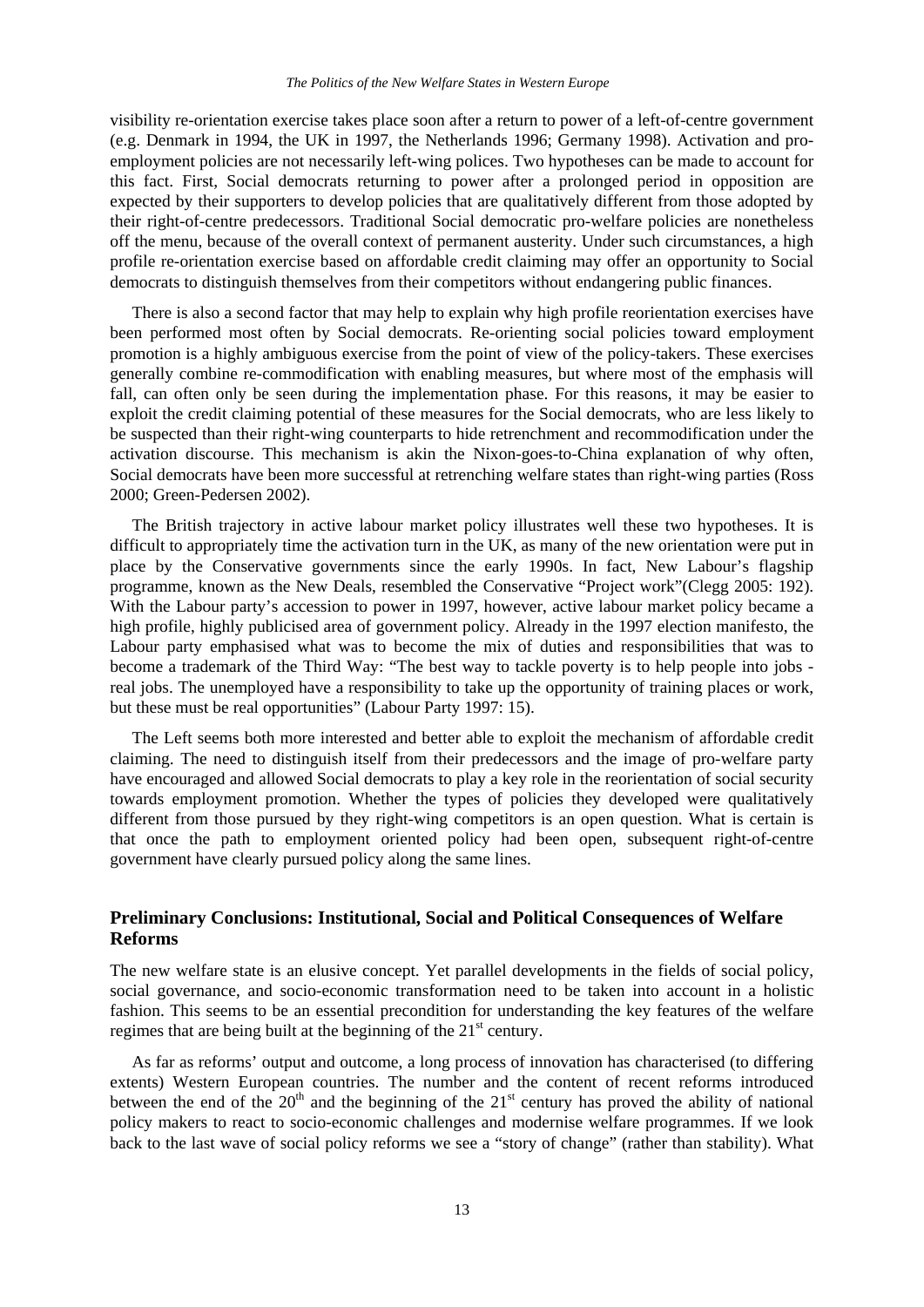is more, some convergence can be detected as far as public policy goals, institutional designs and mechanisms of risk-pooling. In the words of Hemerijck (2006), we observe a process of "contingent convergence" of welfare states and the adoption of similar policy initiatives (see Table 1 above). Countries have adopted policies that broadly go in the same direction, but maintain substantial differences. Innovations have been consistent with the adoption of similar policy measures (related to the European Union integration process), with a transition (at least in normative terms) from a corrective and passive welfare state to a more active social investment strategy.

This is the result of reform sequences that are incremental and transformative adaptation of past policies through (an incomplete) learning triggered by the perceived problems of old welfare schemes. Welfare and employment policies has thus proved to be evolutionary systems 'whose goals, aims, functions and institutions change over time, however slowly and imperfectly' (*ibidem*, 16)

Two cases prove such trends. As stressed above, activation has become a common orientation of employment and social policies. This has consisted of a revision of the link between social protection and labour market policy through stronger benefit conditionality. This is the case of unemployment, disability and social assistance programmes across Europe. Reforms have encouraged mobility and benefit termination through gainful employment. Major convergence is proved by the reforms implemented through the New Deal programmes in UK, the activation plans in the Netherlands and Denmark and the 'Fӧ rdern und Fordern' programme in Germany (Eichhorst and Konle-Seidl 2008).

Second, social protection has also seen some convergence. Pension policy for instance has proved old-age programmes are set in motion (Ebbinghaus 2005). The number and the content of reforms introduced in the last two decades has proved the ability of national policymakers to react to socioeconomic challenges. Some convergence can be detected as far as policy goals, institutional design and risk-pooling (Natali 2008: 236). The shared trajectory has been consistent with the progressive containment of public spending, the addition of new layers (supplementary non-public schemes) to the public pillar, the individualisation of old-age risks and the attempt to modernise pension programmes (e.g. to protect non standard employment). In this case too, convergence has not led to a dominant model across Europe. By contrast, different forms of public/private pension protection coexist.

All these innovations have been the consequence of long-term transformative changes (Crouch 2005). As stressed by Palier and Thelen (2010), in the case of Bismarckian welfare systems, transformative change has been consistent with the interaction of institutions inherited from the past and new programmes initially introduced at the margin. Yet, these marginal changes lead to new complex arrangements based on a new logic (see also Steinmo 2010).

The broad recalibration of welfare policies has also produced important distributive consequences. On the one hand, in many countries and in different policy areas reforms have led to a more complex institutional setting consistent with fragmented social rights. Encompassing protection against the major social risks has been reduced as a consequence of retrenchment and the extended coverage of new social risks has been based on selective interventions (largely based on targeting). As argued by Palier (2010) for the Bismarckian welfare state, the more fragmented protection of social risks is leading to different 'worlds' of welfare in European countries. Different social groups have different sets of rights with different capacity to be protected. New forms of inequality have emerged across different welfare regimes. And the this leads to a more complex articulation of social and political interests through more fragile compromises.

What demands an explanation is the success that the ideas discussed in this paper have obtained across welfare regimes. The notions of activation, social investment and flexicurity have inspired reform across Europe. The notion of "affordable credit claiming" helps us understand why this has been the case. Southern Europe seems to be somewhat exceptional in this respect, as the inroads made by the new paradigm are less impressive in these countries. This may be explained with reference existing institutional structures (rigid labour market, underdeveloped unemployment protection), which have pushed these countries more in the direction of selective deregulation.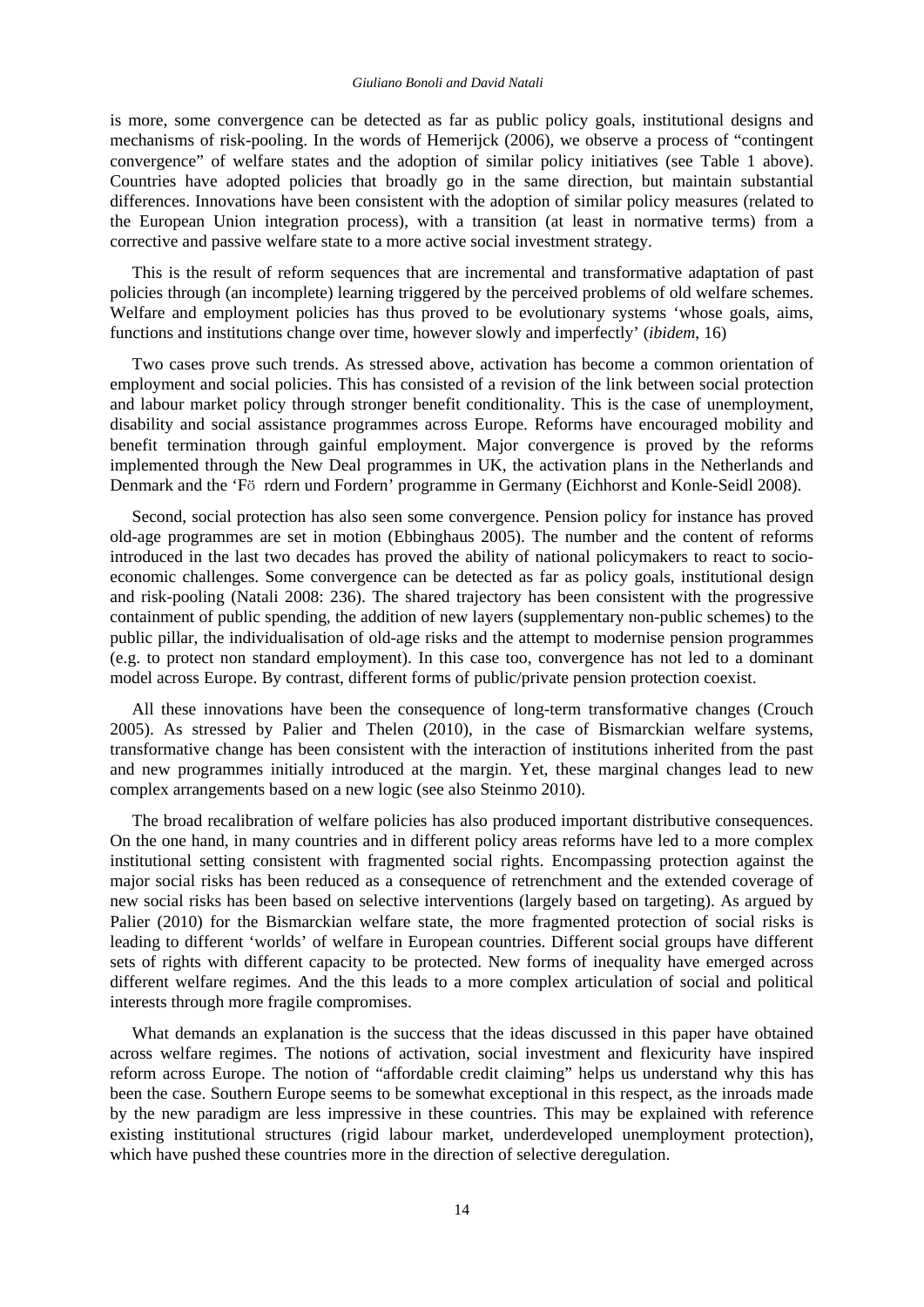## **References:**

- Alber, Jens and Peter Flora (1981). Modernization, democratisation and the developemnt of welfare states in Europe. The development of welfare states in Europe and America. P. Flora and A. J. Heidenheimer. New Brunswick, Transaction Books**:** 37-80.
- Bertozzi, Fabio and Giuliano Bonoli (2009). Measuring Flexicurity at the Macro-level. Conceptual and Data Availability Challenge, Recwowe working paper series, 2009/10.
- Bonoli, Giuliano (2004). Social Democratic party policies in Europe: towards a Third Way? Social democratic party policies in contemporary Europe. G. B. a. M. Powell. London, Routledge**:** 197- 213.
- Bonoli, Giuliano (2009). Varieties of social investment in labour market policy. What future for social investment? N. Morel, B. Palier and J. Palme. Stockholm, Institute for Future Studies**:** 55-66.
- Bonoli, Giuliano and Bruno Palier (2008). "When Past Reforms Open New Opportunities: Comparing Old-age Insurance Reforms in Bismarckian Welfare Systems." Social Policy and Administration **41**(6): 21-39.
- Bridgen, Paul and Traute Meyer, (2007)*, "*Private Pensions Versus Social Inclusion? Three Patterns of Provision and their Impact", Private Pensions Versus Social Inclusion? Non-State Provision for Citizens at Risk in Europe*,* Meyer, T., Bridgen, P. and Riedmuller, B. (ed.), Edward Elgar Publishing, Cheltenham, pp.223-251.
- Champion, Cyrielle and Giuliano Bonoli (2009). Institutional fragmentation and coordination initiatives in western European welfare states. Paper presented at the7th Annual ESPAnet Conference 2009 "The future of the welfare state: Paths of social policy innovation between constraints and opportunities", Urbino, 14-16 September.
- Clasen, Jochen (2005). Reforming European Welfare States. Germany and the United Kingdom compared. Oxford, Oxford University Press.
- Clasen, Jochen, Grant Duncan, Tony Eardley, Martin Evans, Pascal Ughetto, Wim van Oorschot and Sharon Wright (2001). "Towards 'single gateways'? - A cross-national review of the changing roles of employment offices in seven countries." Zeitschrift für ausländisches und internationales Arbeits- nnd Sozialrecht **15**(1): 43-63.
- Clegg, Daniel (2005). Activating the multi-tiered welfare state: social governance, welfare politics and unemployment policies in France and the United Kingdom. Florence, European University Institute, PhD Thesis.
- Clegg, Daniel (2008). "Continental drift: on unemployment policy change in Bismarckian welfare states." Social policy and administration **41**(6): 62-81.
- Crouch, Colin, (2005), Capitalist Diversity and Change, Oxford University Press, Oxford.
- Dufour, Pascale, Gérard Boisménu and Alain Noël (2003). L'aide au conditionnel. La contreparties dans les mesures envers les personnes sans emploi en Europe et en Amérique du Nord. Montreal, Presses de l'Université de Montreal.
- Ebbinghaus, Bernard, (2005), "Can Path Dependence Explain Institutional Change? Two Approaches Applied to Welfare State Reforms", MPIFG working paper, No.05/2, Max Planck Institute for the Study of Societies, Cologne.
- Eichorst, Werner, and Regina Konle-Seidl (2008), Contingent convergence: A comparative analysis of activation policies, IZA Discussion paper, 3905/2008.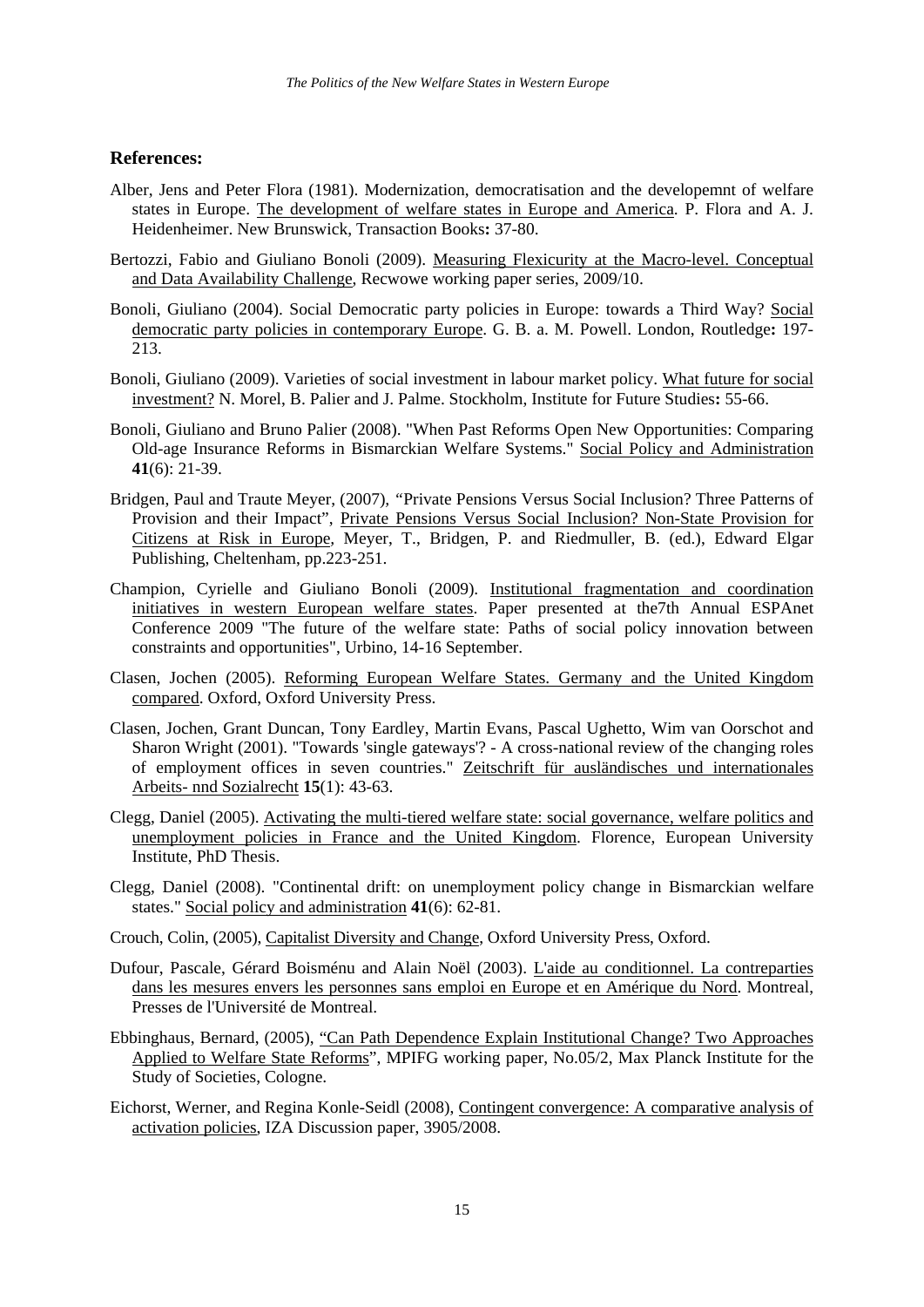- Eichhorst, Werner, Maria Grienberger-Zingerle and Regina Konle-Seidl (2008). Activation Policies in Germany: From Status Protection to Basic Income Support. Bringing the jobless into work? Experiences with activation in Europe and the US. W. Eichhorst, O. Kaufmann and R. Konle-Seidl. Berlin, Springer**:** 17-66.
- Epstein, William M. (2006). "Response bias in opinion polls and American social welfare." The Social Science Journal **43**: 99-110.
- Esping-Andersen, Gosta (2002). Why We Need a New Welfare State. Oxford, Oxford University Press.
- Esping-Andersen, Gosta (2006). Towards a new welfare regime for mid-century Europe. Paper presented at the conference "Justice between generations - solidarity in the life course", Berne, 13 November.

Ferrera, Maurizio, (1993), Modelli di Solidarietà, Bologna, Il Mulino.

- Ferrera, Maurizio, Anton Hemerijck and Martin Rhodes (2000), The Future of Social Europe: Recasting Work and Welfare in the New Economy, Celta Editora, Oeiras.
- Giddens, Anthony (1998). The Third Way. The Renewal of Social Democracy. Cambridge, Polity Press.
- Green-Pedersen, Christoffer (2002). The Politics of Justification. Party Competition and Welfare-State Retrenchment in Denmark and the Netherlands from 1982 to 1998. Amsterdam, Amsterdam University Press.
- Hall, Peter A., Ed. (1989). The Political Power of Economic Ideas. Keynesianism across Nations. Princeton, Princeton University Press.
- Hasselpflug, Soren (2005). Availability criteria in 25 countries. Copenhagen, Ministry of Finance, working paper No 12.
- Hemerijck, Anton (2006), 'Recalibrating Europe's Semi-Sovereign Welfare States', WZB Discussion paper, n.2006/103.
- Hinrichs, Karl and Olli Kangas, 2003, "When is a Change Big Enough to Be a System Shift? Small System-shifting Changes in German and Finnish Pension Policies", Social Policy and Administration, 37(6), 573-591.
- Hinrichs, Karl and Matteo Jessoula (2009), 'Flexible Today, Secure Tomorrow?, unpublished work, RECWOWE.
- Jacobs, Alan M., (2008), "The Politics of When: Redistribution; Investment and Policy Making for the Long Term", British Journal of Political Science, 38(4), 193-220.
- Jenson, Jane (2009). Redesigning citizenship regimes after neoliberalism. Moving towards social investment. What future for social investment? N. Morel, B. Palier and J. Palme. Stockholm, Institute for Future Studies**:** 27-44.
- Jenson, Jane and Denis Saint-Martin (2006). "Building blocks for a new social architecture: the LEGO (TM) paradigm of an active society." Policy and Politics **34**(3): 429-451.
- Kananen, Johannes, Peter Taylor-Gooby and Trine Larsen (2006). Public attitudes and new social risk reform. The politics of postindustrial welfare states. K. Armingeon and G. Bonoli. London, Routledge**:** 83-100.
- Kangas, O. and J. Palme (2009). "Making social policy work for economic development: the Nordic experience." International Journal of Social Welfare **18**: S62-S72.
- Köhler, Peter A., Katarina H. Thoren and Riackard Ulmestig (2008). Activation policies in Sweden: "Something old, something new, something borrowed and something blue". Bringing the jobless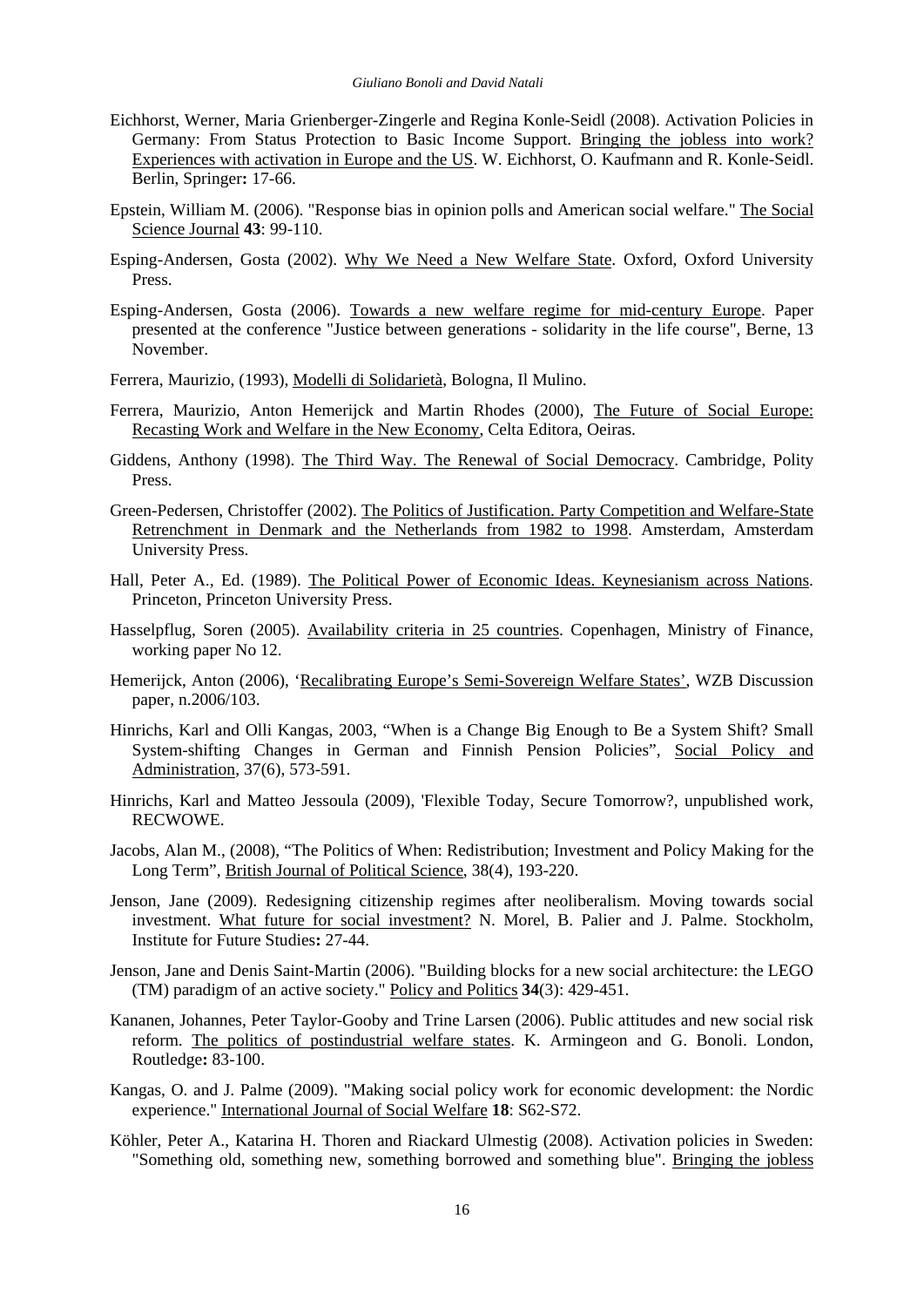into work? Experiences with activation in Europe and the US. W. Eichhorst, O. Kaufmann and R. Konle-Seidl. Berlin, Springer**:** 257-296.

- Kvist, Jon, L. Pedersen and P.A. Köhler (2008). Making all persons work: modern Danish labour market policies. Bringing the jobless into work? Experiences with activation in Europe and the US. W. Eichhorst, O. Kaufmann and R. Konle-Seidl. Berlin, Springer**:** 221-255.
- Labour Party (1997). New Labour because Britain desrves better. London, Labour Party.
- Leschke, Janine; Schmid, G.; Griga, Dorit (2006): "On the Marriage of Flexibility and Security: Lessons from the Hartz-reforms in Germany", *Discussion Paper* SP 2006- 108, Wissenschaftzentrum Berlin
- Lødemel, Ivar and Heather Trickey, Eds. (2001). An offer you can't refuse: Workfare in international perspective. Bristol, The Policy Press.
- Madsen, Per (2006), Flexicurity, A new perspective for labour market and welfare state reforms in Europe, Background paper for presentation at the DG EMPL Seminar on flexicurity in Brussels on May 18, 2006.
- McKay, Stephen and Karen Rowlingson (2008). Social security and welfare reform. Modernising the welfare state: the Blair legacy. M. Powell. Bristol, The Policy Press**:** 53-69.
- Merkel, Wolfgang (2001). The Third Ways of Social Democracy. Multiple Third Ways. European Social Democracy facing the Twin Revolution of Globalisation and the Knowledge Society. R. Cuperus, K. Duffek and J. Kandel. Amsterdam, Berlin, Wien, Colofon**:** 27-62.
- Morgan, Kimberly (2009). Child care and the social invstement model: political conditions for reform. What future for social investment? N. Morel, B. Palier and J. Palme. Stockholm, Institute for Future Studies**:** 45-54.
- Myles, John and Jill Quadagno (2000). "Envisioning a Third Way. The welfare state in the XXI century." Contemporary sociology **29**(1): 156-167.
- Natali, David, (2008), Pensions in Europe, European Pensions, Brussels, PIE-Peter Lang.
- Natali, David (2009), 'Pension Reforms in Italy and US: Policy Change Through Political and Institutionalized Policy 'Gates', in G. Capano and M. Howlett (ed.), European and North American Experiences in Policy Change: Policy Drivers and Policy Dynamics*,* London, Routledge, pp. 151- 169.
- Natali, David and Martin Rhodes, (2008), 'The New Politics of Pension Reforms in Continental Europe', in Camila Arza and Martin Kohli (eds.) 'The Political Economy of Pensions: Politics, Policy Models and Outcomes in Europe*'*, London, Routledge, 25-46.
- OECD (2007). "Activating the unemployed: what countries do." OECD employment outlook: 207- 241.
- Overbye, Einar, Vappu Karjalainen, Jürgen Stremlow and Rahel Strohmeier (2008). The coordination challenge. paper presented at the conference "Rescalining the welfare state", Lucerne, 13-14 November.
- Palier, Bruno (2005). Ambiguous agreement, cumulative change: French social policy in the 1990s. Beyond continuity. Institutional change in advanced political economies. W. Streeck and K. Thelen. Oxford, Oxford University Press**:** 127-144.
- Palier, Bruno (2010). The long conservative corporatist road to welfare reforms. A long Good Bye to Bismarck? The politics of welfare reform in Continental Europe. P. Bruno. Amsterdam, Amsterdam University Press.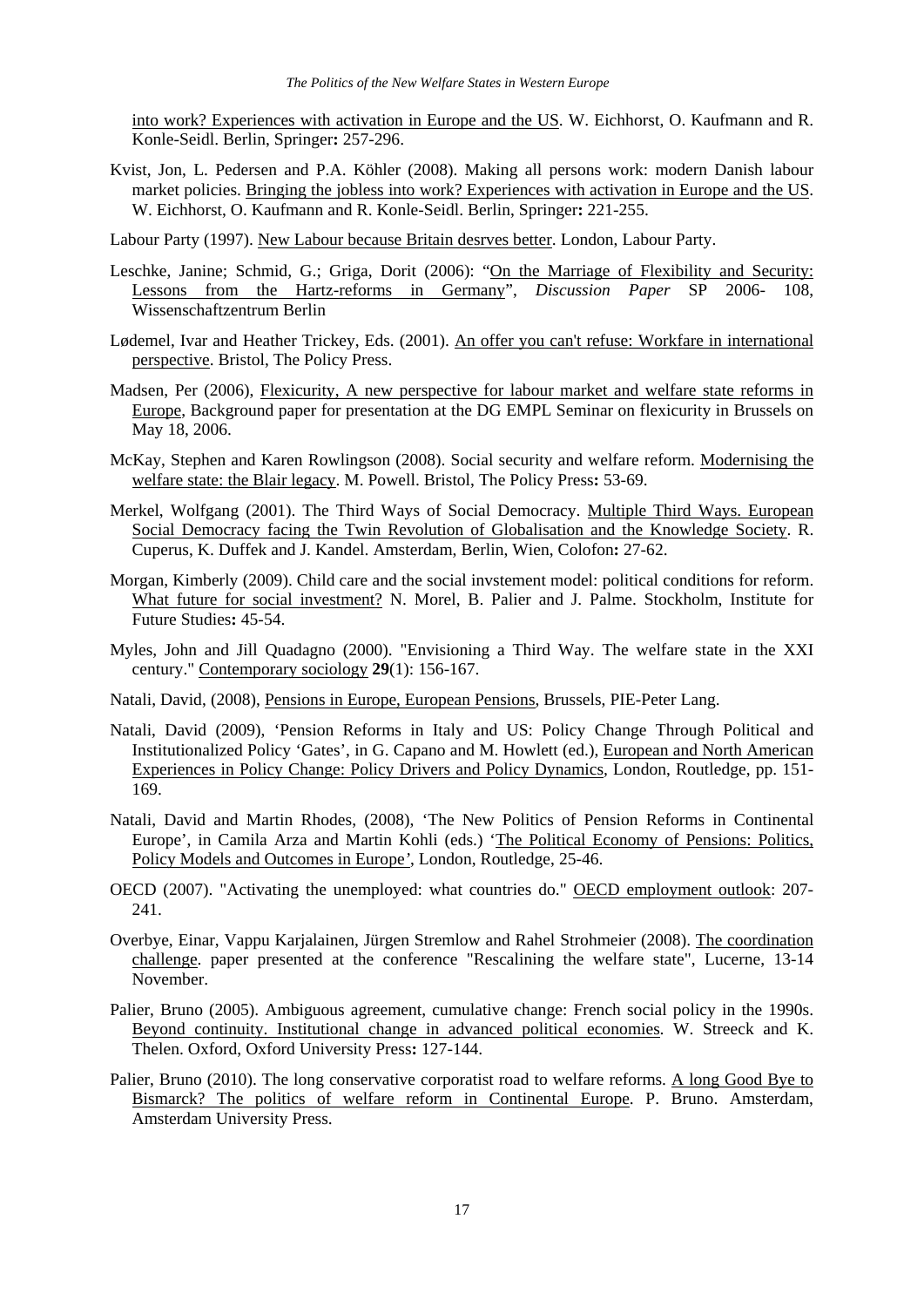- Palier, Bruno and Kathleen Thelen (2010). "Institutionalizing Dualism: Complementarities and Change in France and Germany." Politics & Society **38**(1): 119-148.
- Pierson, Paul (1994). Dismantling the Welfare State? Reagan, Thatcher, and the Politics of Retrenchment. Cambridge, Cambridge University Press.
- Pierson, Paul (1996). "The New Politics of the Welfare State." World Politics **48**(2): 143-179.
- Pierson, Paul (1998). "Irresistible forces, immovable objects: post-industrial welfare states confront permanent austerity." Journal of European Public Policy **5**(4): 539-560.
- Pierson, Paul, Ed. (2001). The New Politics of the Welfare State. Oxford, Oxford University Press.
- Ross, Fiona (2000). "Interests and Choice in the ''Not Quite so New'' Politics of Welfare." West European Politics **23**(2): 11-34.
- Rueda, David (2007). Social democracy inside out. Partisanship and labor market policy in industralised democracies. Oxford, Oxford University Press.
- Saint-Martin, Denis (2004), "Coordinating Interdependence: Governance and Social Policy Redesign in Britain, the European Union and Canada", CPRN research report, F/41, Canadian Policy Research Network, Ottawa
- Scharpf, Fritz W. (2000). Economic Changes, Vulnerabilities, and Institutional Capabilities. Welfare and Work in the Open Economy. Volume I. From Vulnerability to Competitiveness. F. W. Scharpf and V. A. Schmidt. Oxford, Oxford University Press**:** 21-124.
- Seeleib-Kaiser, Martin , Silke Van Dyk and Martin Roggenkamp (2008). Party politics and social welfare. Comparing Christian and Social Democracy in Austria, Germany and the Netherlands. Chelthenam, Edward Elgar.
- Steinmo, Sven (2010), The Evolution of Modern States: Sweden, Japan and the United States, Cambridge, Cambridge University Press.
- SwedishGovernment (2002). Sweden's action plan for employment. Stockholm.
- Tangian, Andranik (2006), "European flexicurity: concepts (operational definition), methodology (monitoring instruments) and policies (consistent implementations)", WSI Diskussionpaper, 148.
- van Berkel, R. (2010). "The Provision of Income Protection and Activation Services for the Unemployed in 'Active' Welfare States. An International Comparison." Journal of Social Policy **39**: 17-34.
- van Kersbergen, Kees (1995). Social Capitalism. A study of Christian democracy and the welfare state. London and New York, Routledge.
- Weaver, Kent (1986). "The politics of blame avoidance." Journal of public policy **6**(4): 371-398.
- Wilensky, Harold (1981). Leftism, Catholicism and democratic corporartism. The role of political parties in the recent developemnt of the welfare state. The development of welfare states in Europe and America. P. Flora and A. J. Heidenheimer. New Brunswick, Transaction Books**:** 345-382.
- Wilthagen, Tom and F. Tros (2004): 'The concept of 'flexicurity': A new approach to regulating employment and labour markets', Transfer – European Review of Labour and Research, 10(2), s. 166-187.
- Zylka, Regine (2004a). "Germany Struggles to Close Daycare Gap " Deutsche Welle Online ([www.DW-World.de\)](http://www.DW-World.de) **21.07.2004**
- Zylka, Regine (2004b). "Unionsfraktion lehnt Kita-Gesetz nicht mehr ab." Berliner Zeitung **28.10.2004**.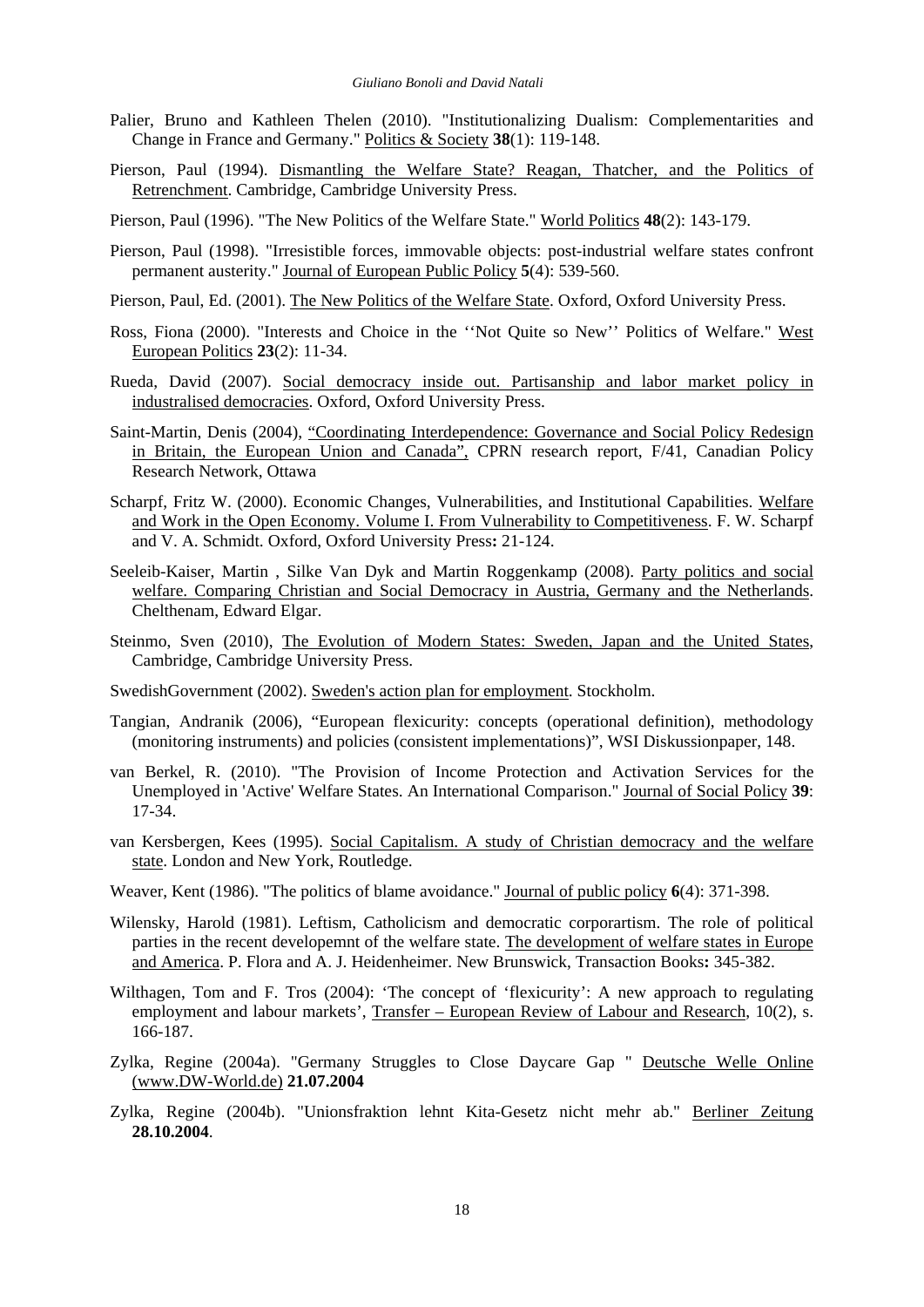## **Authors contacts:**

## **Giuliano Bonoli**

Institut d' Hautes Etudes en Administration Publique (IDHEAP) de Lausanne Quartier UNIL-Mouline CH-1015 Lausanne Email: [giuliano.bonoli@idheap.unil.ch](mailto:giuliano.bonoli@idheap.unil.ch) 

## **David Natali**

Facoltà di Scienze Politiche "Roberto Ruffilli" Via Giacomo della Torre, 1 47121 Forlì Italy Email: [david.natali@unibo.it](mailto:david.natali@unibo.it)